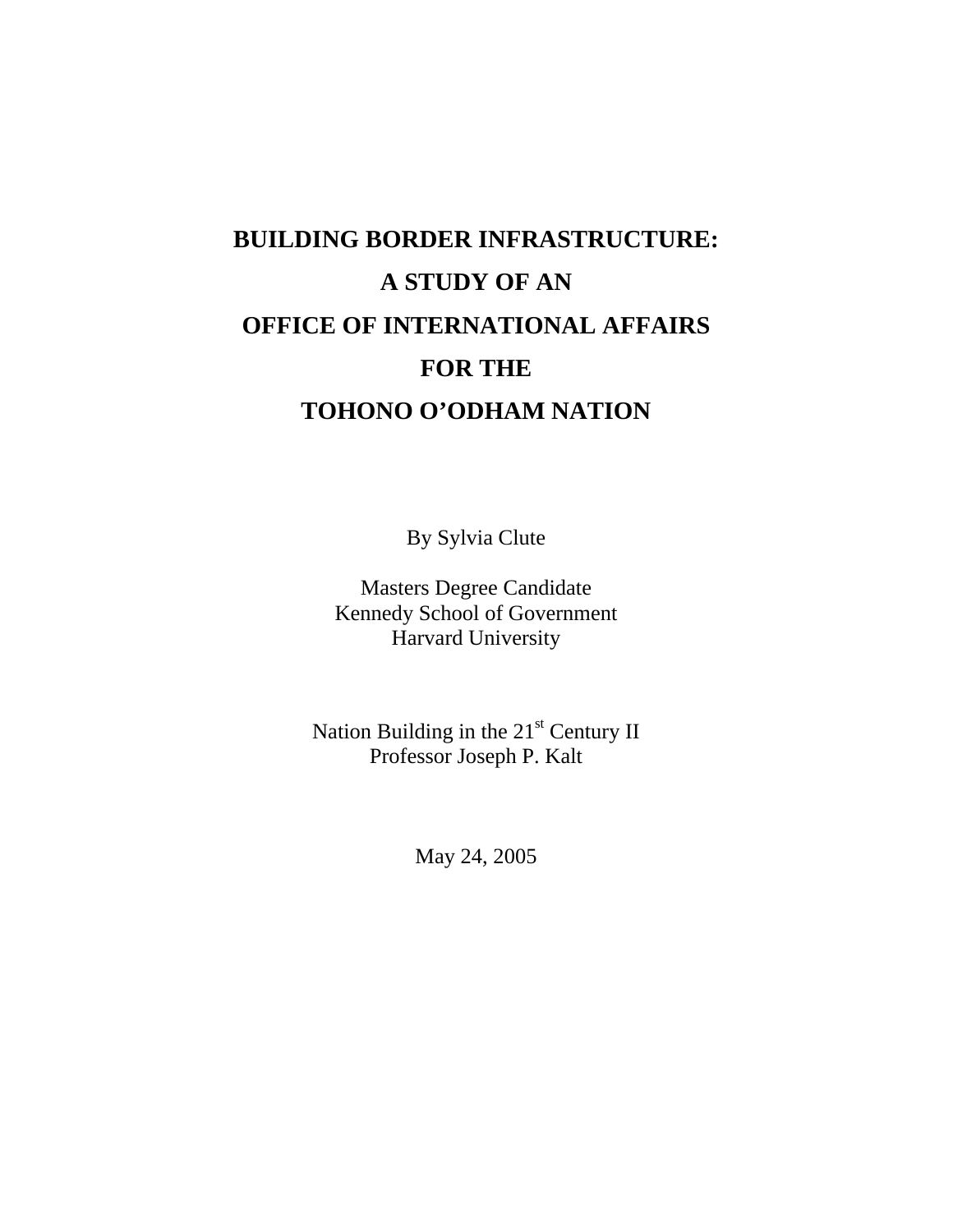## **TABLE OF CONTENTS**

| $\mathbf{I}$ . | INTRODUCTION $\ldots \ldots \ldots \ldots \ldots \ldots \ldots \ldots \ldots \ldots \ldots \ldots \ldots$ |
|----------------|-----------------------------------------------------------------------------------------------------------|
| II.            |                                                                                                           |
| III.           | THE ROLE OF AN OFFICE OF INTERNATIONAL AFFAIRS  7                                                         |
| IV.            |                                                                                                           |
| V.             |                                                                                                           |
| VI.            |                                                                                                           |
| VII.           |                                                                                                           |
| VIII.          |                                                                                                           |
| IX.            |                                                                                                           |
| X.             |                                                                                                           |
| XI.            |                                                                                                           |
| XII.           |                                                                                                           |
| XIII.          |                                                                                                           |
| XIV.           |                                                                                                           |
| XV.            |                                                                                                           |
| XVI.           |                                                                                                           |
|                |                                                                                                           |
|                |                                                                                                           |
|                |                                                                                                           |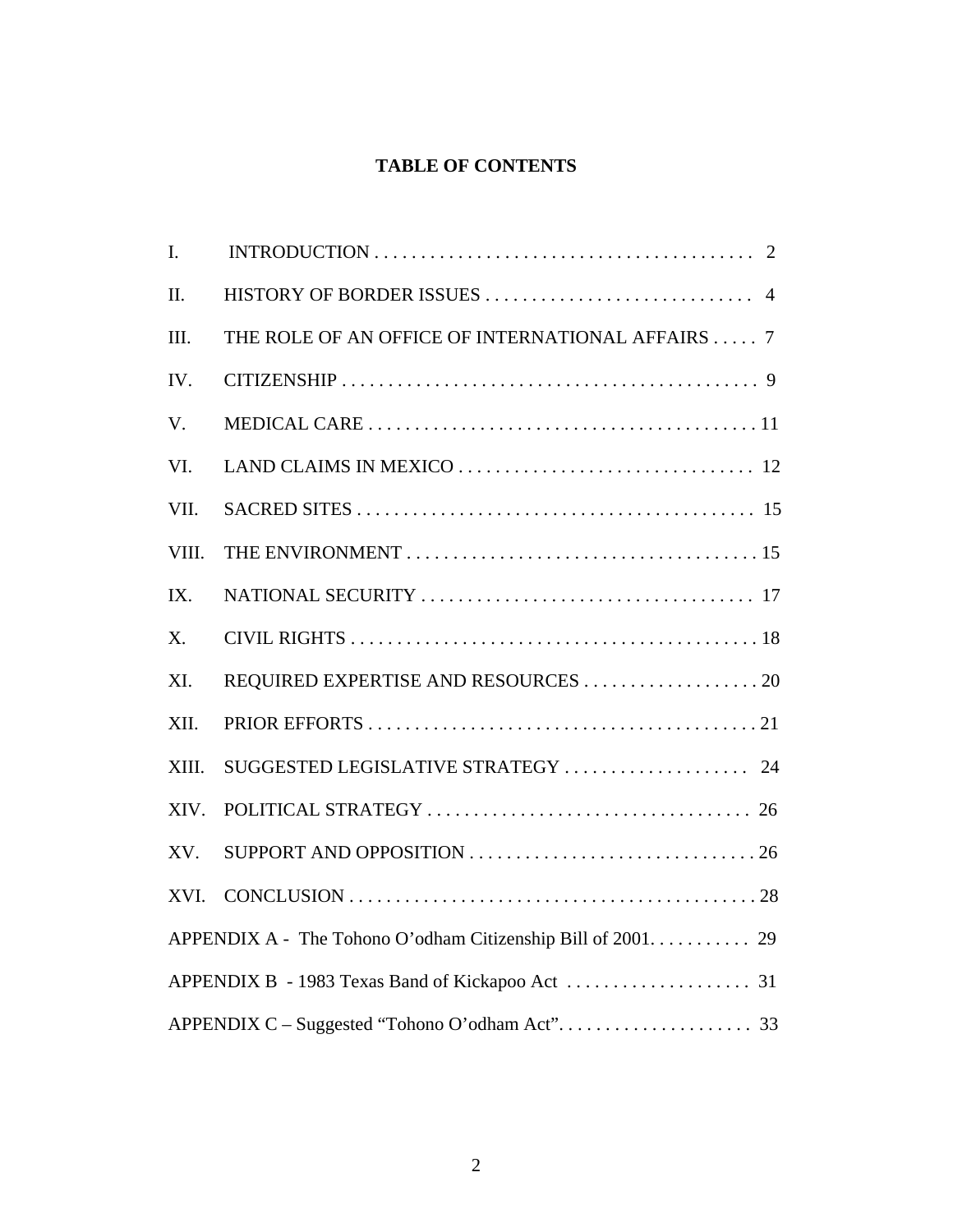## **I. INTRODUCTION**

The Tohono O'odham Nation is a federally recognized American Indian nation located in

Arizona. In the 1800s, the Nation's traditional lands were severed by a 75 mile stretch of the

border that lies between the United States and Mexico without the consent of or consultation

with the Tohono O'odham people. As border crossings have become more restricted over time,

it has forced hardships upon the O'odham people that affect health care, employment, family

relationships, and sacred tribal traditions.

The Tohono O'odham Nation's Executive Branch Administrative Plan 2004 assesses the

current state of affairs of the Nation and outlines a vision for its future. Among the

Administrative Initiatives set out in the 2004 Plan is a proposal to establish an Office of

International Affairs to deal with border related issues. It states as follows:

## **Creation of an International Affairs Office**

The Nation must make certain that the rights and safety of our tribal members in Mexico are adequately protected, represented and effectively advocate for in all Federal/State/Mexico international discussions and agreements. The Nation is faced with a growing number of internal and international issues regarding border crossing of undocumented aliens, illegal drug trafficking, and the rights of Traditional O'odham of Northern Sonora (e.g. tribal membership, Nation voting rights, access to health care and social services, protection of sacred sites in Mexico and land claims in northern Sonora). These issues require expertise in dealing with a myriad of Tribal, Federal, State, local and International offices, and an understanding of the political and legal aspects of international relationships and agreements.

The 2004 Plan avowed to "[s]tudy the needed expertise, role and responsibilities that will

be required of an office to address internal and international concerns created by the international

boundary" and further to "[p]ropose the creation of an International Affairs Office and request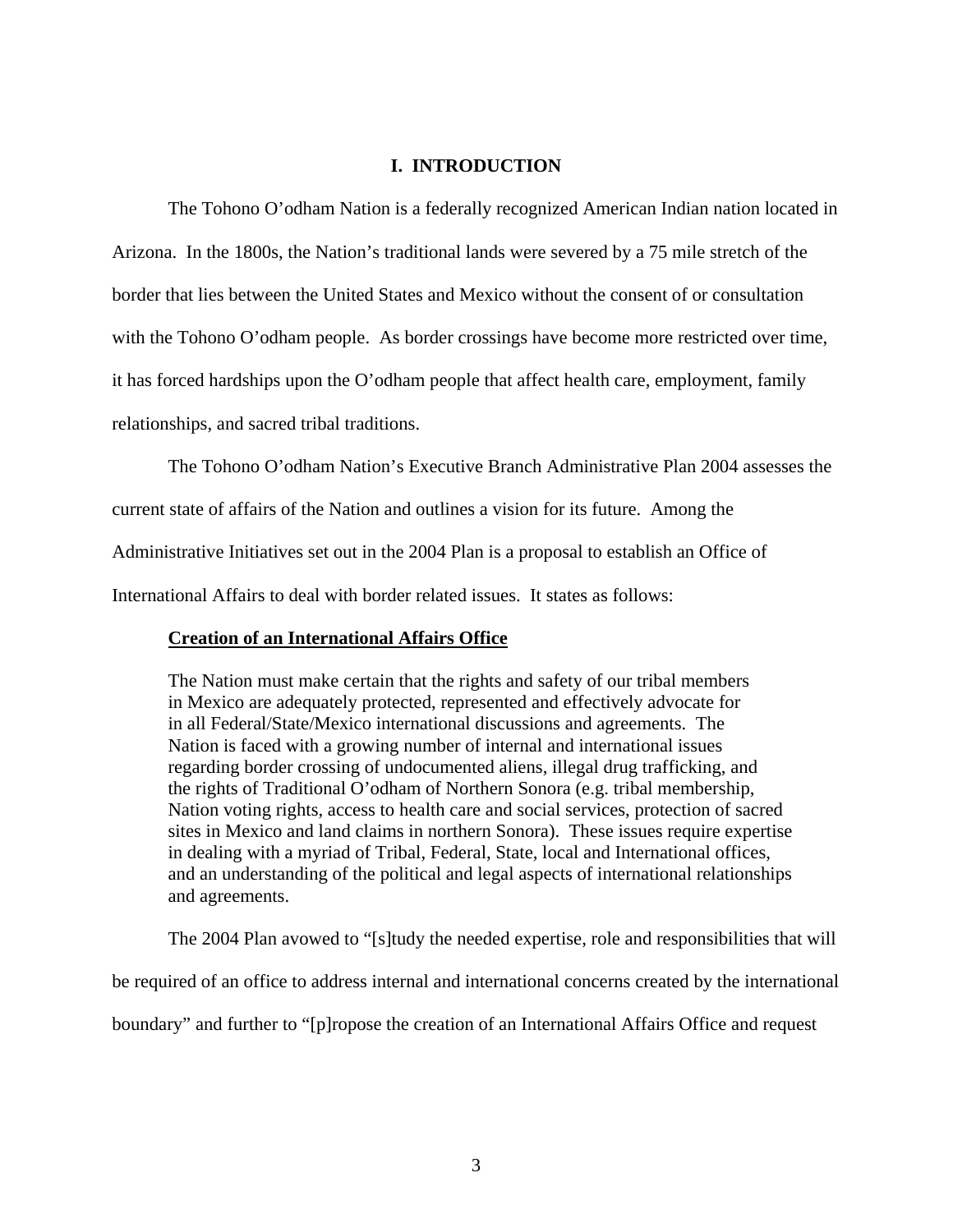the resources needed for office operations in the FY 2005 budget based upon findings of this study." $1$ 

The 2004 plan was written under the leadership of Vivian Juan Saunders, Chairwoman, but was developed through an extensive consultative process that involved all aspects of government and was adopted by the Legislative Council. But the commitment to deal with border related issues is not new. In the past there have been concerted efforts, especially to deal with the lack of U.S. citizenship documentation that affects many O'odham, north and south. Recent efforts to further tighten control of the border with Mexico make the problems even more acute than before. A continued effort is warranted.

This study will address the history of the U.S.-Mexican border related problems, the role the proposed Office of International Affairs (herein the "OIA") could play in addressing those problems, and the expertise and resources required to meet those responsibilities. It will also briefly examine past efforts and suggest some new strategies and tactics.

## **II. HISTORY OF BORDER ISSUES**

From time immemorial, the Tohono O'odham people have lived in what is now the northern Mexican state of Sonora and the southwestern U.S. state of Arizona. Their reservation encompasses almost three million acres on four non-contiguous segments (i.e., Tohono O'odham, Gila Bend, San Xavier and Florence Village), making it the second largest reservation in the United States, and similar in size to Connecticut.<sup>[2](#page-3-1)</sup> The Nation is divided into eleven

<span id="page-3-0"></span><sup>1</sup> Tohono O'odham Nation Executive Branch, "Administrative Plan 2004," 31.

<span id="page-3-1"></span><sup>2</sup> Indigenous Peoples Human Rights website, "The Tohono O'odham," <http://www.hrusa.org/indig/reports/Tohono.htm>, (cited March 25, 2005).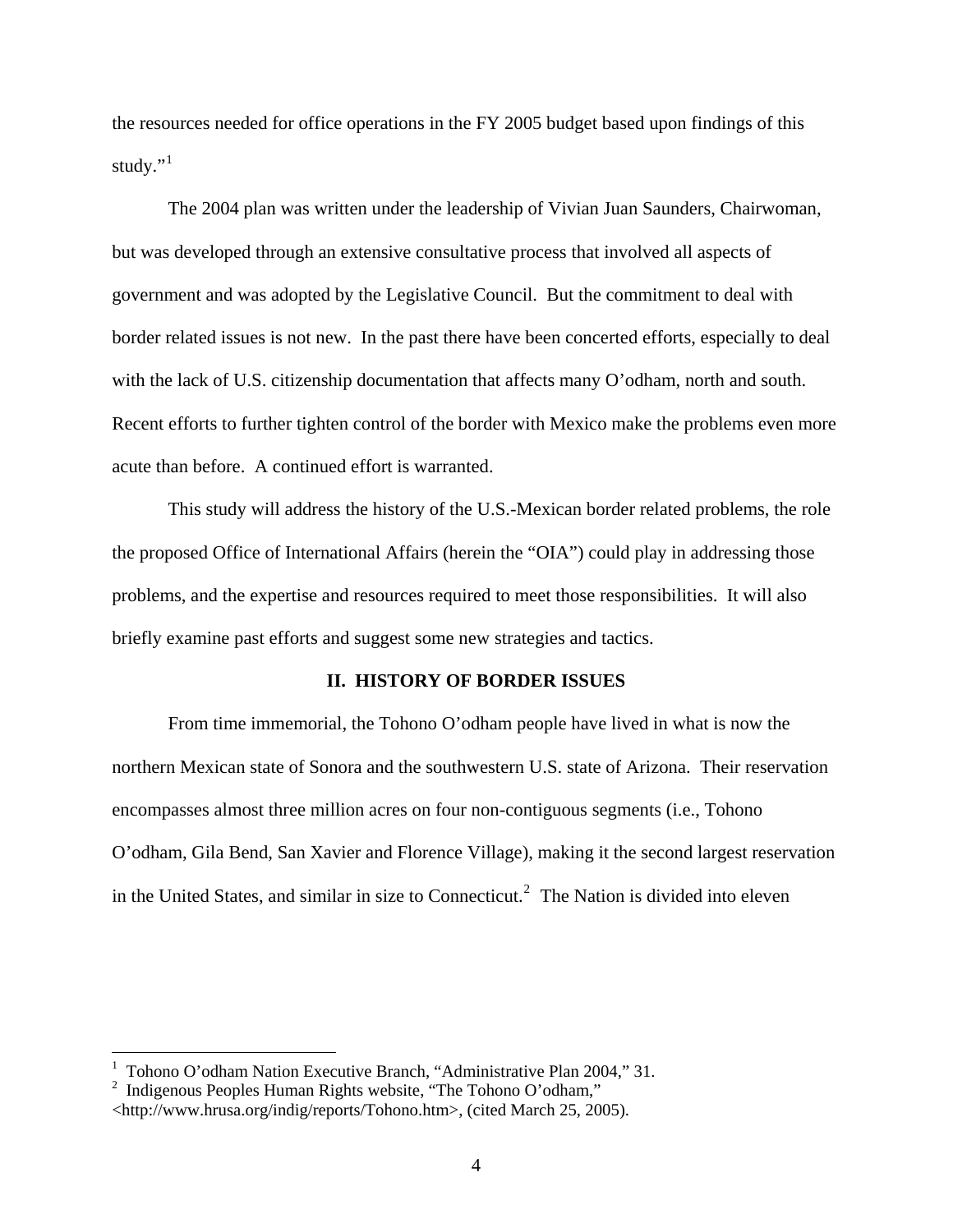districts.<sup>[3](#page-4-0)</sup> Twelve traditional O'odham communities and many sacred sites now lie south of the border in northern Sonora, Mexico,<sup>[4](#page-4-1)</sup> extending as far south as Hermosillo.

For thousands of years the native people of the Arizona-California region shared languages, cultures, and traditions that reflected their shared histories back through time. They learned to adapt to the different ecosystems and lived in harmony with the rhythms of their environment. "Their lifestyles were based on seasonal cycles and interaction with a series of distinct ecozones—coasts, inland valleys, mountains, and deserts—requiring a high level of mobility and an intimate knowledge of the natural environment, which they acquired through generations of habitation on the land."<sup>[5](#page-4-2)</sup>

In the Gadsden Purchase in 1853, also known as the Treaty of La Mesilla, Mexico ceded about 30,000 square miles that included O'odham land to the United States for the price of \$10 million. Little consideration was given to the rights or interests of the indigenous peoples living in the area when the modern boundary between the U.S. and Mexico sliced through the natural parameters of their land, although their right of passage was to remain unimpeded.<sup>[6](#page-4-3)</sup> The border made little difference for nearly a century while the U.S. and Mexico paid little attention, leaving the O'odham people relatively unaffected by this artificial division of their territory.

<span id="page-4-0"></span><sup>3</sup> Constitution of the Tohono O'odham Nation, Article IX, District Council Organization, Section 1. The eleven districts are: Baboquivari, Chukut Kuk, Gu Achi, Gu Vo, Hickiwan, Pisinemo, Schuk Toak, San Xavier, San Lucy (Gila Bend), Sells and Sif Oidak.

<span id="page-4-1"></span><sup>&</sup>lt;sup>4</sup> "Facts About the Tohono O'odham Nation," Briefing Book, (Sells, AZ.: Office of the Chairman and Vice Chairman, Tohono O'odham Nation, undated), no page numbers.

<span id="page-4-2"></span><sup>&</sup>lt;sup>5</sup> Michael Wilken-Robertson, "Ancient ties, cross-border links: Yuman Indian Peoples of the Western Borderlands," Borderlines 62, Volume 7, number 11, December 1999,

<sup>&</sup>lt;http://www.americaspolicy.org/borderlines/1999/bl62/bl62comp.html>, (cited April 1, 2005).

<span id="page-4-3"></span><sup>&</sup>lt;sup>6</sup> Article IX of the Treaty of Guadalupe Hidalgo states that the rights of the indigenous people shall be maintained and protected in the free enjoyment of liberty and property and the people shall be secure in their religion without restriction. The Gadsden Purchase reportedly reaffirmed that Article of the treaty. Source: Indigenous Peoples Human Rights Project website.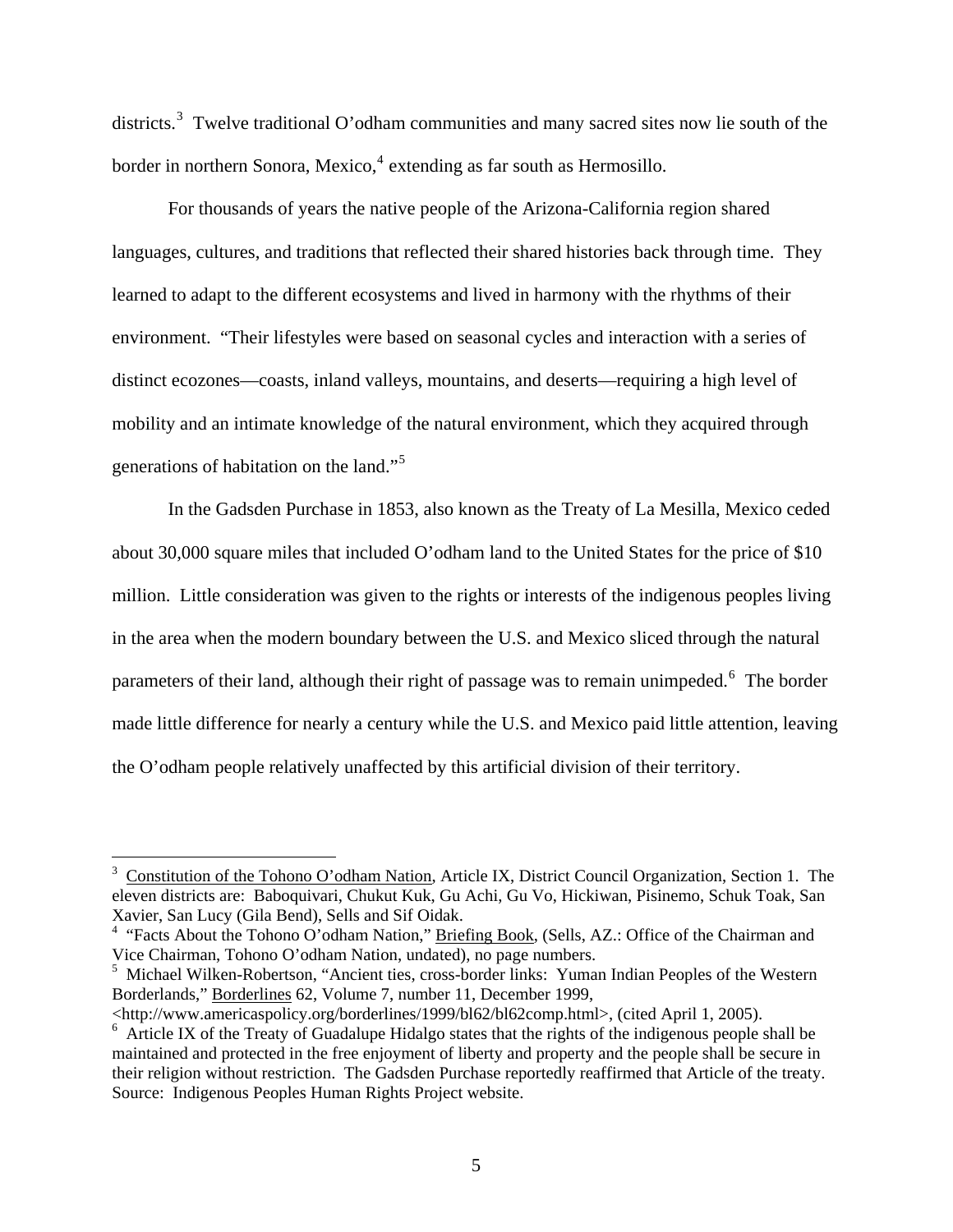But those days are gone. The present agenda includes virtually sealing the border for all but those whom the U.S. government chooses to let in or out. The openness of the border first began to change in the mid-1950s when a severe outbreak of hoof-and-mouth disease in cattle led to the closing of the border, except at officially specified ports of entry. While this made it more cumbersome for Mexican O'odham to cross the border, they could do so at gates in Chukut Kuk and Gu Vo districts, making it still possible to visit relatives, seek medical care at tribal clinics, or attend to other business.<sup>[7](#page-5-0)</sup>

In the 1980s more significant changes occurred when the border became more militarized in response to new U.S. immigration and drug enforcement laws. This began an on-going pattern of reported harassment, arrests, deportations, and criminal prosecutions of tribal members by the U.S. Border Patrol.<sup>[8](#page-5-1)</sup>

Unlike the treaties that were entered with indigenous Canadians that permitted them to freely pass over the northern border, no sweeping arrangements were made for tribes along the Mexican border.<sup>[9](#page-5-2)</sup> Thus American Indians who lived along the U.S.-Canadian border did not experience the separation from their people that tribes on the Mexican border have experienced.[10](#page-5-3) With each tightening of the U.S.-Mexican border, the magnitude of the difficulties suffered by the O'odham grows.

<span id="page-5-0"></span><sup>7</sup> Ian Wilson Record, "Profile of the Tohono O'odham Nation," Udall Center, Tucson, Arizona: University of Arizona, March, 2002, 63.

<span id="page-5-1"></span><sup>8</sup> Record.

<span id="page-5-2"></span><sup>9</sup> Ken Ellingwood, "Tribes Are Caught on the Border," Los Angeles Times**.** May 8, 2000, Home Edition, pg. 1, < http://pqasb.pqarchiver.com/latimes/53578959.html?MAC=5e05289e9963468bb9 eda8b3dc2d971b&did=53578959&FMT=FT&FMTS=FT&date=&author=&printformat=1&desc=COLU MN+ONE%3B+Tribes+Are+Caught+on+the+Border%3B+For+centuries%2C+Indians+have+lived+on+ lands+that+straddle+the+U.S.-Mexican+boundary.+Now%2C+the+crackdown+on+crossings+threatens+ a+way+of+life+that+never+depended+on+checkpoints+or+visas>, (cited April 1, 2005).

<span id="page-5-3"></span><sup>&</sup>lt;sup>10</sup> Carmen Duarte, "Tohono O'odham: Campaign for Citizenship," Arizona Daily Star, May 30, 2001, <http://www.azstarnet.com/tohono/>, (cited Mar. 25, 2005).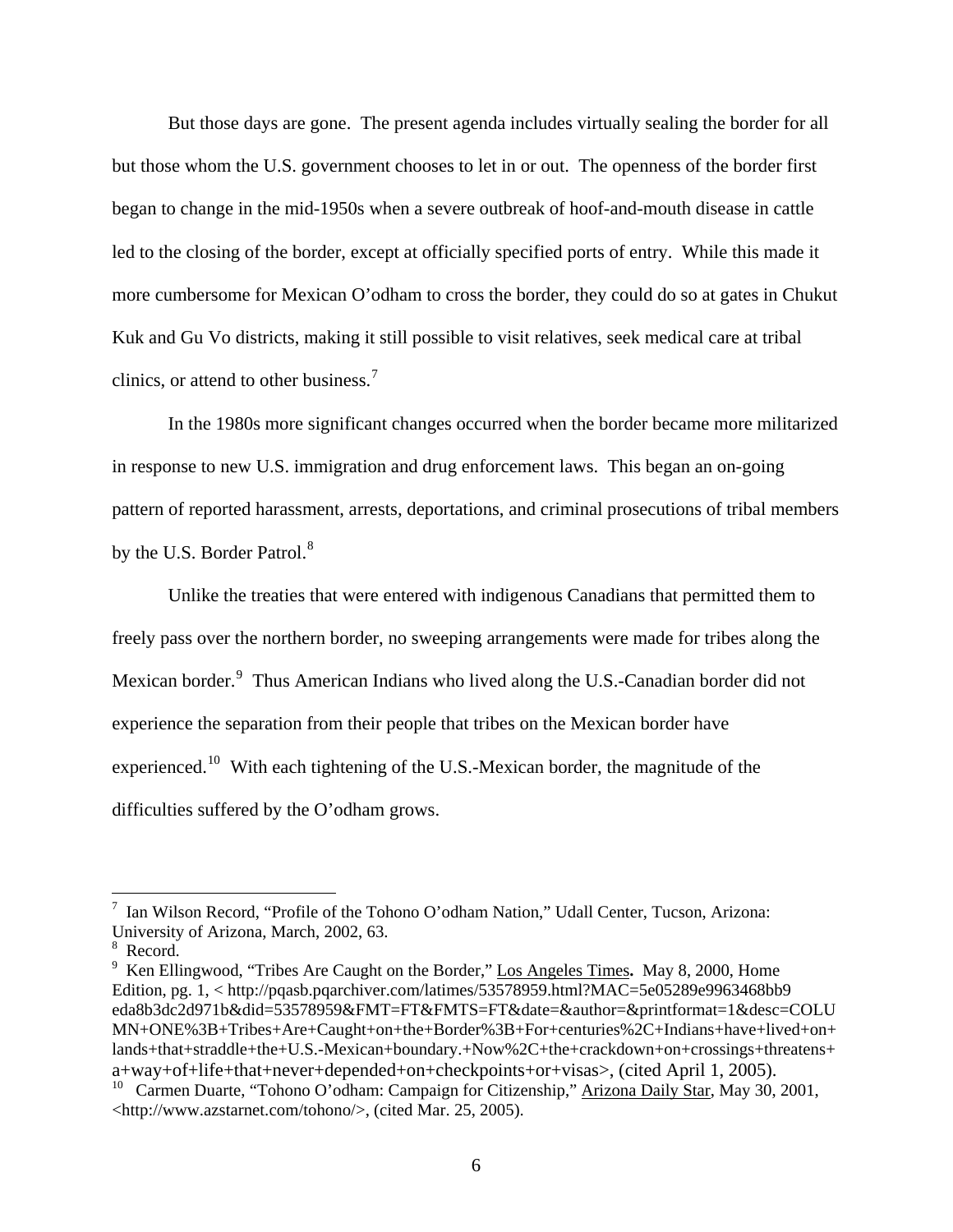Continued drug trafficking, illegal immigration, and now the threat of terrorism, are now creating the impetus to seal the U.S.-Mexican border to the extent possible. A bill presently before Congress, H.R. 1320 called the "Secure Borders Act," demonstrates the types of measures that are being considered to enhance border security. If passed, it would require every mile along the U.S.-Mexican border to be continuously monitored with fully interoperable surveillance systems, including high altitude monitoring such as unmanned aerial vehicles and tethered aerostat radar systems, for use with land-based monitoring technologies. (Sec. 111)

 The Secure Borders Act would establish an Office of Tribal Security within the Department of Homeland Security, to be administered by a Director responsible for coordinating relations between the Federal Government and federally recognized Indian tribes on issues relating to homeland security. This includes developing policies on "issues related to citizenship and the movement of members of federally recognized Indian tribes across the United States border, taking into consideration the unique characteristics of certain federally recognized Indian tribes with jurisdiction over lands adjacent to the Canadian and Mexican borders." (Sec.  $151(8)$ <sup>[11](#page-6-0)</sup>

#### **III. THE ROLE OF AN OFFICE OF INTERNATIONAL AFFAIRS**

Policy issues that are affected by the existence of the U.S.-Mexican border span a broad range. While jurisdiction over many border-related issues primarily lies with established agencies, there is a benefit in having one locus that concerns itself with the macro view of how

<span id="page-6-0"></span><sup>&</sup>lt;sup>11</sup> The bill further provides that the Secretary of Homeland Security shall transfer to the Immigration and Customs Enforcement all functions (including the personnel, assets, and obligations held by or available in connection with such functions) of the Customs Patrol Officers unit of U.S. Customs and Border Protection operating on the Tohono O'odham Indian reservation (commonly known as the `Shadow Wolves' unit). It is the duty of this unit to prevent the smuggling of narcotics, weapons of mass destruction, and other contraband. (Sec. 152)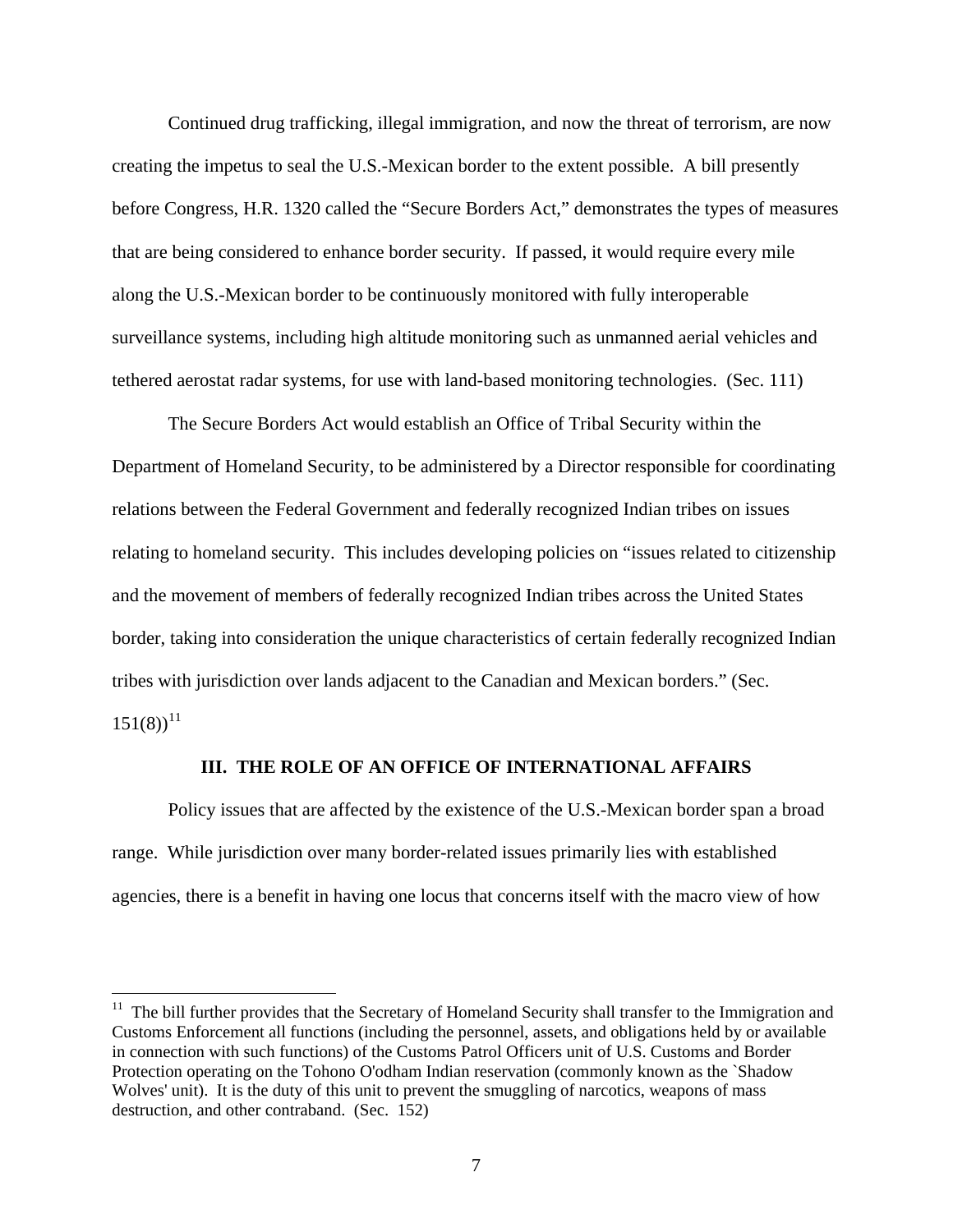diverse issues interrelate. This is a function the OIA could serve, reporting to the Executive Branch on trends, identifying where coordination of efforts needs attention, etc.

Policies that are potentially within the purview of an Office of International Affairs include: (a) government policy toward indigenous groups in general, such as loss of traditional habitat and lack of protection for sacred sites, (b) border issues involving policies related to poverty, economic development, and health issues, (c) environmental issues, (d) numerous social and human rights issues, including drug and human trafficking, (e) civil rights violations related to infringement of constitutional, treaty or international convention protections, (f) national security and terrorism, and of course, (g) the perennial issues of immigration and citizenship.

There are many governmental agencies with which the Office of International Affairs could interface. Issues involving documentation for border crossing alone can involve the Immigration and Naturalization Service (INS), the U.S. State Department and the Bureau of Indian Affairs (BIA), as well as agencies on the Mexican side of the border, such as the closest Mexican counterpart to the BIA, the Instituto Nacional Indigenista  $(INI)$ <sup>[12](#page-7-0)</sup>

The OIA could be the site for coordination with a wide range of non-profit organizations that work on border related issues. It could also be instrumental in coordinating activities between Tohono O'odham living on both sides of the border and with members of other tribes. For example, the OIA Director could represent the Nation at conferences like the 1989 binational Border Tribal Summit that was held in Arizona, or the 1994 and 1995 binational Meetings of Indigenous Peoples held in Mexico. $13$ 

<span id="page-7-0"></span> $12$  Tina Faulkner and George Kourous, "Native Communities of the Borderlands: An Introduction," Borderlines, 62, volume 7, number 11, December 1999, <http://www.americas policy.org/borderlines/1999/bl62/bl62oview.html>, (cited Apr. 1, 2005).

<span id="page-7-1"></span><sup>&</sup>lt;sup>13</sup> Falkner and Kourous.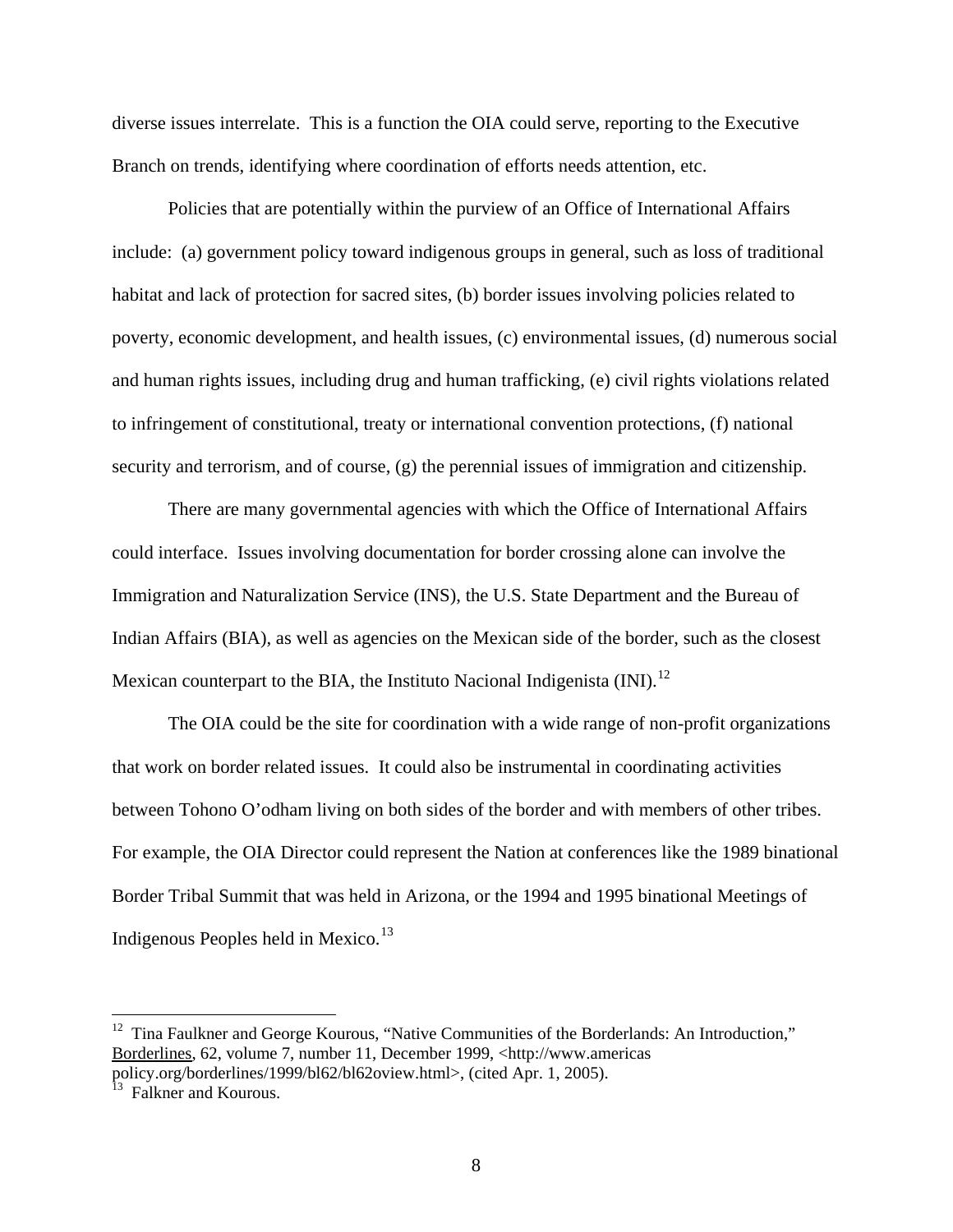Problems created by being contiguous to an international border are experienced by other tribes, such as the Kumeyaay in California, the Kickapoo in Texas, the Yuma in California and Arizona, and the Cucapa, Paipai and Kiliwa in Baja, California. The OIA would be an appropriate place for coordinating joint efforts to address problems these and other tribes experience in common with the Tohono O'odham.

Diverse issues arising from the existence of the U.S.-Mexican border and ways in which the OIA might be used to address these issues are set out below. The intent is to set out a comprehensive list of possible roles for an OIA, realizing that choices will have to be made among them.

#### **IV. CITIZENSHIP**

Citizenship is a paramount border-related issue. After the tribe's acceptance of the Indian Reorganization Act (IRA) in 1934, the U.S. government moved to formally recognize the tribal sovereign status of the Tohono O'odham in 1937. In order to identify who were the constituents of the O'odham's new IRA government, the U.S. government conducted a census of the Tohono O'odham in both the U.S. and Mexico, and enrolled tribal members based *not* on country of birth, residency, or citizenship, but on O'odham blood. From this arose the anomaly that the O'odham in Mexico can be officially recognized as members of a U.S. recognized tribe, but they are not offered U.S. citizenship,  $14$  a source of inequity and confusion ever since.

Enrolled members of the Tohono O'odham Nation include: (a) all Indians whose names appear on the official census rolls of the Sells and Gila Bend Reservations as of January 1, 1937, and of the San Xavier Reservation as of January 1, 1940, (the "base roll,"); (b) all children born to resident members, and (c) those having one-half degree or more of Papago-Tohono O'odham Indian blood who are adopted into membership by the Council. Membership rights are lost if a

<span id="page-8-0"></span> $^{14}$  Record, 62.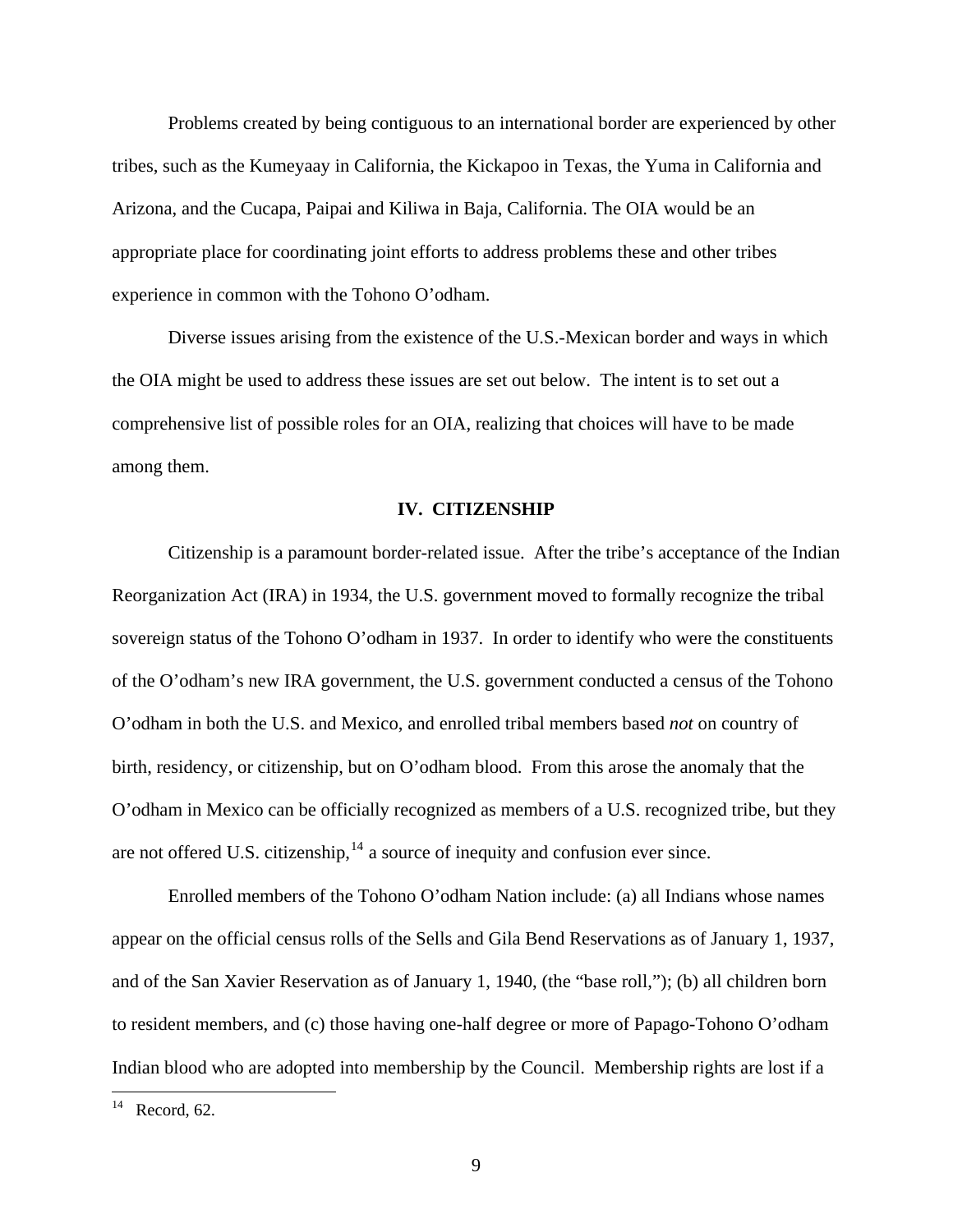person becomes enrolled as a member of another Indian nation or tribe. There is no requirement that a member be a resident of the U.S or a U.S. citizen.<sup>[15](#page-9-0)</sup>

There are now approximately 25,000 enrolled members of the Nation, and around 2,800 O'odham live in the State of Sonora, Mexico.[16](#page-9-1) Restricting border passage causes problems for thousands of tribal members. Some were born in the U.S. but lack evidence to prove it, and thus cannot obtain U.S. citizenship documentation. This precludes them from obtaining Social Security numbers and various benefits, including passports that are necessary for passage across a closed border. Hundreds of O'odham were born in Mexico to parents born in the U.S., but the parents' unregistered births preclude the children from obtaining derivative U.S. citizenship. They, too, are denied benefits and the documentation necessary for passage back and forth throughout their native land. Although they are the indigenous people, hundreds of O'odham live and work "illegally" in the United States. It is estimated that issues related to the U.S./Mexican border that severed Tohono O'odham land directly impacts the lives of roughly one-third of all the tribe's enrolled members. $17$ 

Uninhibited ability to cross the U.S.-Mexican border is important for several reasons. First, kinship and traditional ceremonies are vital to preserve and maintain culture. The border policies constrain the ability to travel to sacred sites, hindering the practice of religion. They also constrain ongoing cultural practices of travel and language, and the ability to pass the cultural practices on to the Tohono O'odham's children. Second, the border splits families. Some family members are in Mexico and unable to cross the border to visit family on the U.S. side. Third, the border prevents members from getting adequate health care. $^{18}$  $^{18}$  $^{18}$ 

<span id="page-9-0"></span> $^{15}$  Constitution, Article II, Membership.

<span id="page-9-1"></span><sup>&</sup>lt;sup>16</sup> Silvia Parra and Adam Andrews, personal interview, March 30, 2005.<br><sup>17</sup> Record 63 citing Carmen Duarte "Nation divided: Tighter border

<span id="page-9-2"></span>Record, 63, citing Carmen Duarte, "Nation divided: Tighter border controls drive tribal leaders to Washington seeking free movement between countries, as Canadian tribes now enjoy." Arizona Daily Star, May 30, 2001, A1, A8.<br><sup>18</sup> Indigenous Peoples Human Rights Project website.

<span id="page-9-3"></span>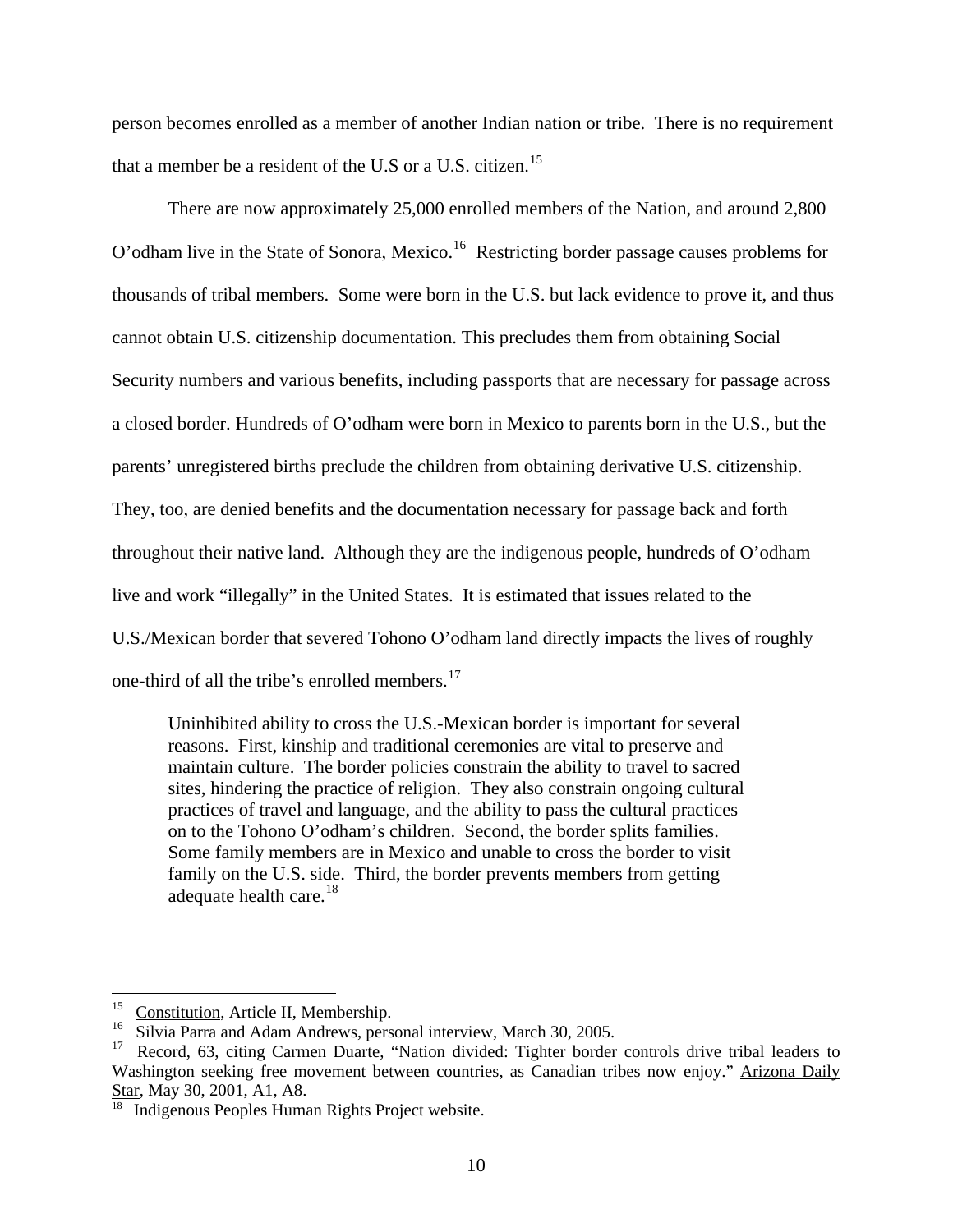The proposed OIA would be a logical place to continue the fight for citizenship rights for O'odham in the U.S. and Mexico. And passage across the border for those who have no possibility of securing U.S. citizenship will continue to require coordination with Mexican and U.S. agencies. This, too, could be a function within the mission of an OIA.

## **V. MEDICAL CARE**

The issue of medical care for members of the tribe living on the Mexican side of the border is especially acute. Under contractual arrangements with the Indian Health Service (IHS) and the BIA, health and social service programs are provided for all enrolled members, in Mexico as well as the U.S., by the Department of Human Services. Facilities include a 34 bed hospital and outpatient facilities in Sells and several satellite facilities.<sup>[19](#page-10-0)</sup> As poverty is widespread, especially south of the border, health problems often associated with poverty are present, including the world's highest rate of diabetes.<sup>[20](#page-10-1)</sup> Continued access to this critical service is essential.

In addition to sometimes being more accessible, many O'odham in Mexico indicate that they prefer to receive health care services at the Sells Hospital rather than in the state of Sonora because treatment and medication are available at one facility, other social services can be applied for, and family visits can be coordinated with seeking health care.<sup>[21](#page-10-2)</sup> Thus, precluding access to health care facilities may also weaken family ties.

Efforts that could be made by an OIA to resolve citizenship issues and facilitate passage across the U.S.-Mexican border could help protect access to health care services for O'odham who live south of the border.

<span id="page-10-0"></span><sup>&</sup>lt;sup>19</sup> "The First Report on the Health Concerns of the Tohono O'odham Nation and Its Members Who Reside in Mexico," Tohono O'odham Nation, Sells, Arizona, May, 1999, 3-4.

<span id="page-10-2"></span><span id="page-10-1"></span><sup>&</sup>lt;sup>21</sup> "The First Report," 11.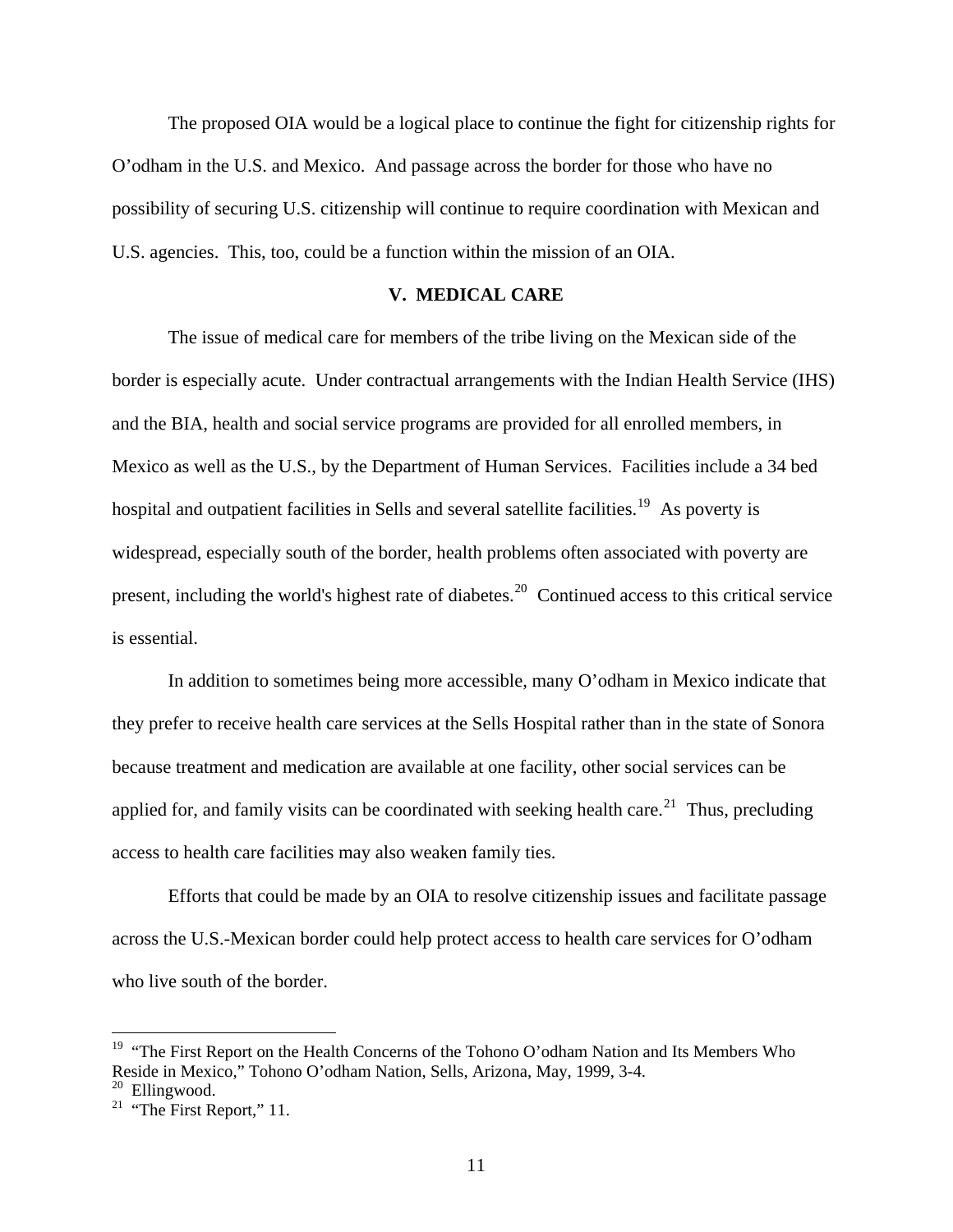### **VI. LAND CLAIMS IN MEXICO**

 Land claims in northern Sonora, Mexico are among the international issues specifically identified in the 2004 Administrative Plan as a concern that an OIA might address. The injustices to be addressed arose over time as the more than 400,000 indigenous peoples, O'odham and others, living in Mexico's northern states lost most of their traditional lands to miners, ranchers and to development, either legally or through scams. Some feel that neoliberal government policies have dismantled beneficial systems established during the revolution and earlier reform eras, like the *ejido* system that helped preserve the communal lifestyle of Mexico's indigenous peoples, while offering little to address the special needs of indigenous people.<sup>[22](#page-11-0)</sup>

 In 1989 Tucson attorney George S. Barnett prepared a study for the Mexican and U.S. Tohono O'odham regarding loss of land by their people in Mexico.<sup>[23](#page-11-1)</sup> In the study Barnett sets out his findings with regard to the amount of ancestral land that has been lost and how, and urges the formation of a "Commission for Settlement of the O'odham Land Claims" to address the outstanding issues.

 During the last century the O'odham of Mexico have lost more than five million acres of ancestral land, first by being cut in half by the Gadsden Purchase and then due to the demand for the remaining O'odham lands by miners seeking copper, gold and silver, and "immigrants and colonists" seeking land suitable for farming, leaving the O'odham, Hia-Ced, and Sobaipuris with the least irrigable and most desolate desert land.<sup>[24](#page-11-2)</sup> Barnett lays much of the blame on the Mexican government for having failed to recognize and protect the rights of the O'odham from

<span id="page-11-0"></span><sup>22</sup> Wilken-Robertson.

<span id="page-11-1"></span><sup>&</sup>lt;sup>23</sup> George S. Barnett, "Report Regarding the Tohono and Hia-Ced O'odham of Mexico Indigenous Peoples' Loss of Their Land, Violations of Convention 107 of the Ilo, Violations of Treaty Rights, and the Lack of Protection for Cultural and Religious Rights of the O'odham of Mexico and the United States," Tucson, Arizona, October 9, 1989.

<span id="page-11-2"></span> $24$  Barnett, 1.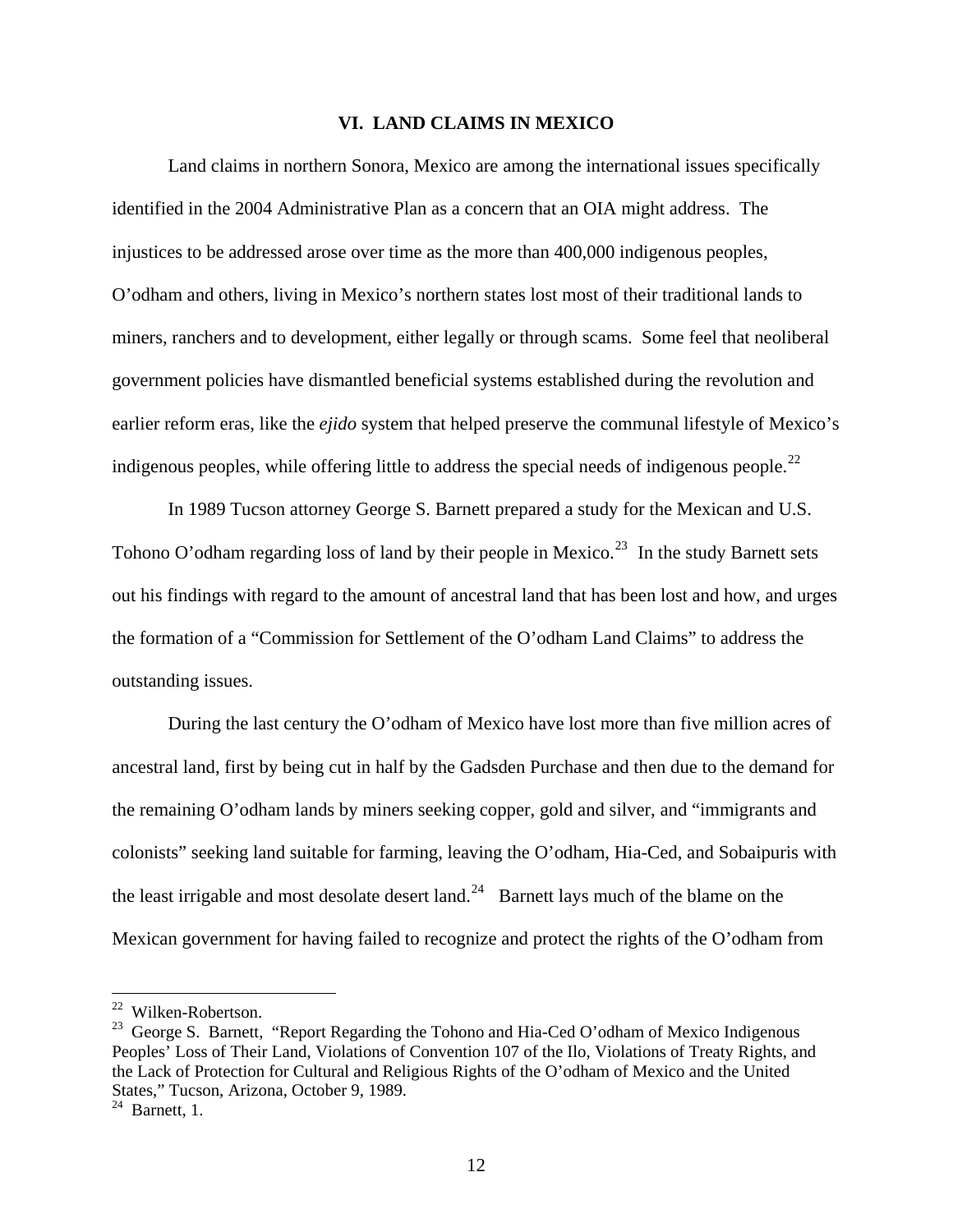Mexicans and Americans who encroached upon O'odham land throughout Sonora, a failure that continues.[25](#page-12-0) Land loss, drought and disease reduced the O'odham in Mexico to a small number.

 Barnett asserts that "threats, harassment, bribery and the fencing of water holes" were used to confiscate land from the O'odham in Mexico. Some would obtain permission to occupy the land for a specified period, then refuse to leave. Under rules of adverse possession, this permitted the squatters to eventually obtain legal title after five or ten years of hostile possession. Barnett alleges that Mexican public authorities have facilitated the confiscation of O'odham lands, sometimes for their own personal gain.<sup>[26](#page-12-1)</sup> An obstacle to the O'odham protecting their rights in the land is their lack of understanding of those rights, and the lack of resources to secure legal representation from those who do.

Efforts to redress the injustices suffered by the O'odham in Mexico began in 1943, when American and Mexican officials met to hear their complaints. But the O'odham were offered extremely arid land near San Jorge Bay in return for renouncing all claims to land near the U.S.- Mexican border, an offer they refused.<sup>27</sup> To date, no effective redress has been found.

 Drug trafficking along the U.S.-Mexico border has increased the last several decades. Barnett asserts that reputed drug lords have acquired ranches located within traditional O'odham homelands, and use them to facilitate drug trafficking."<sup>[28](#page-12-3)</sup>

 Barnett requests that an extensive list of actions be taken to redress past injustices, such as Mexican officials being prohibited from altering or destroying records regarding O'odham land issues and ceasing the transfer or conveyance of land claimed by the O'odham pending official review and adjudication. Further, that lands taken from the O'odham in Mexico be

 $25$  Barnett, 1.

<span id="page-12-1"></span><span id="page-12-0"></span><sup>26</sup> Barnett, 8-9.

<span id="page-12-2"></span> $27$  Barnett, 6.

<span id="page-12-3"></span><sup>28</sup> Barnett, 7.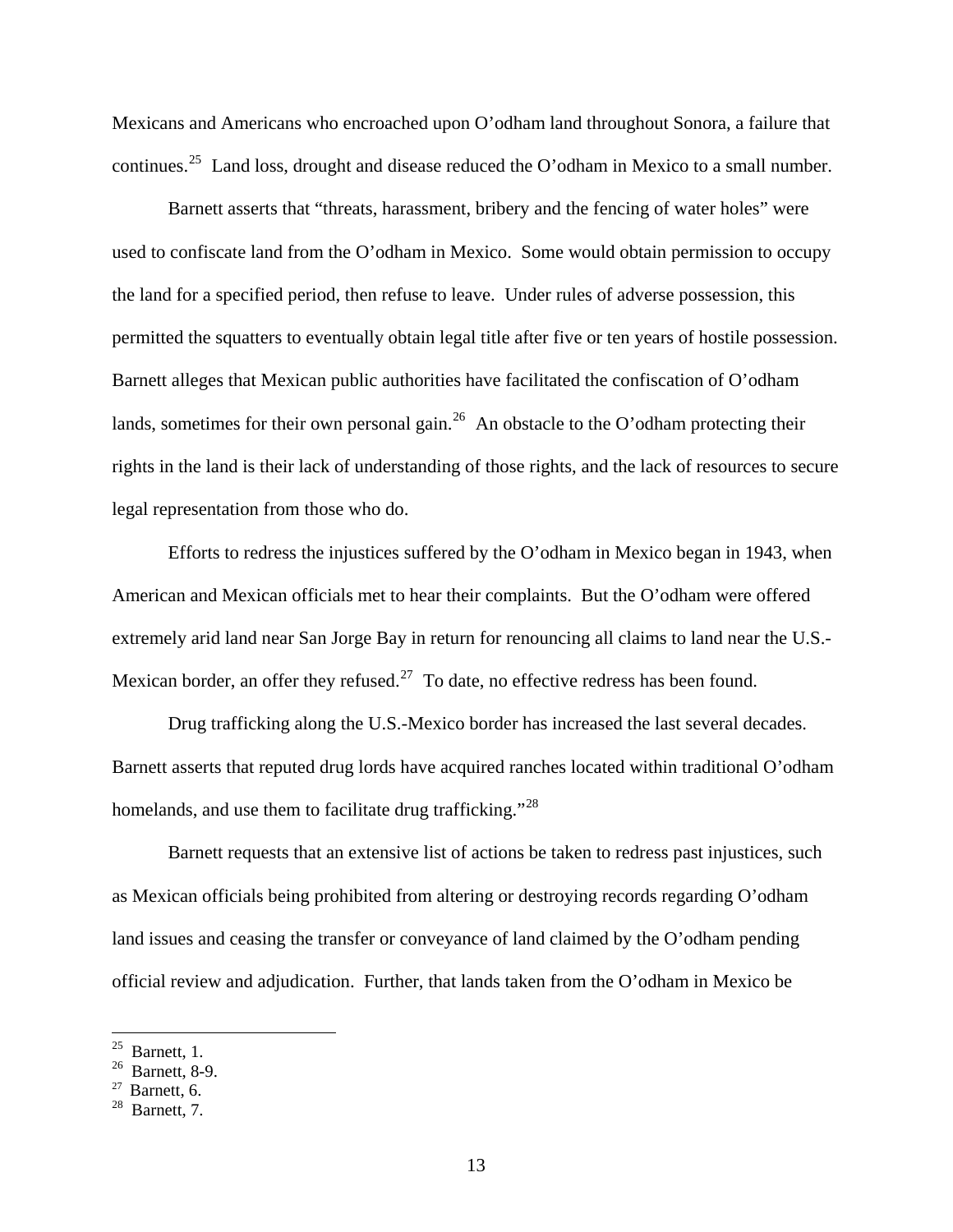returned to them, and that ground water resources be administered so as to guarantee the O'odham of Mexico long-term aquifer reserves, these being a few requests on the list.<sup>[29](#page-13-0)</sup>

 Barnett identifies a possible basis for legal redress in the 1917 Mexican Constitution that "prohibits the alienation of communal land and the 1986 amendment to Article 107 [that] states that no statute of limitations shall run against community-owned or *ejido* land."[30](#page-13-1) He argues that illegal transfers of O'odham lands to corporations, large landholders or individuals should be set aside.

 To seek redress for the lands lost through illegal means by the Mexican O'odham would be a major undertaking. But if funds and effort were devoted to the cause, perhaps at a minimum the most important areas could be restored and preserved in perpetuity, and without such effort they may be lost forever. (While it does not make reference to tribal land in Mexico, the Tohono O'odham Constitution does mandate that its public property be administered so as to serve the best interests of the Nation as a whole.<sup>[31](#page-13-2)</sup>) The Administrative Plan 2004 clearly envisions a role of some nature for the OIA in seeking remedies for land claims of the O'odham of Mexico.

In considering why the Tohono O'odham Nation in the U.S. might want to invest in restoring and preserving O'odham lands in Mexico, there could be several reasons. One is to protect particular religious sites that are irreplaceable. Another is to deter confiscated O'odham land along the border from being used for illegal activities, such as drug or human trafficking, that then spill over and adversely affect the O'odham on the U.S. side of the border.

 $29$  Barnett, 3.

<span id="page-13-1"></span><span id="page-13-0"></span><sup>30</sup> Barnett, 7-8.

<span id="page-13-2"></span> $31$  Constitution, Article VI, Powers of the Tohono O'odham Council, Section 1 (i)(1) states the general policy as follows: "The Tohono O'odham Council shall . . . have the power: . . . [t]o administer land and other public property, and by law, ordinance or resolution: (1) to prevent the sale, disposition, lease, use or encumbrance of Tohono O'odham national lands, interests in lands, rights-of-way, or other public resources when such sale, disposition, lease, use or encumbrance will, in the opinion of the Tohono O'odham Council, be injurious to the best interests of the Tohono O'odham Nation as a whole; . . . ." Article XVI is exclusively on "Land Policy" and includes a detailed description of the policy.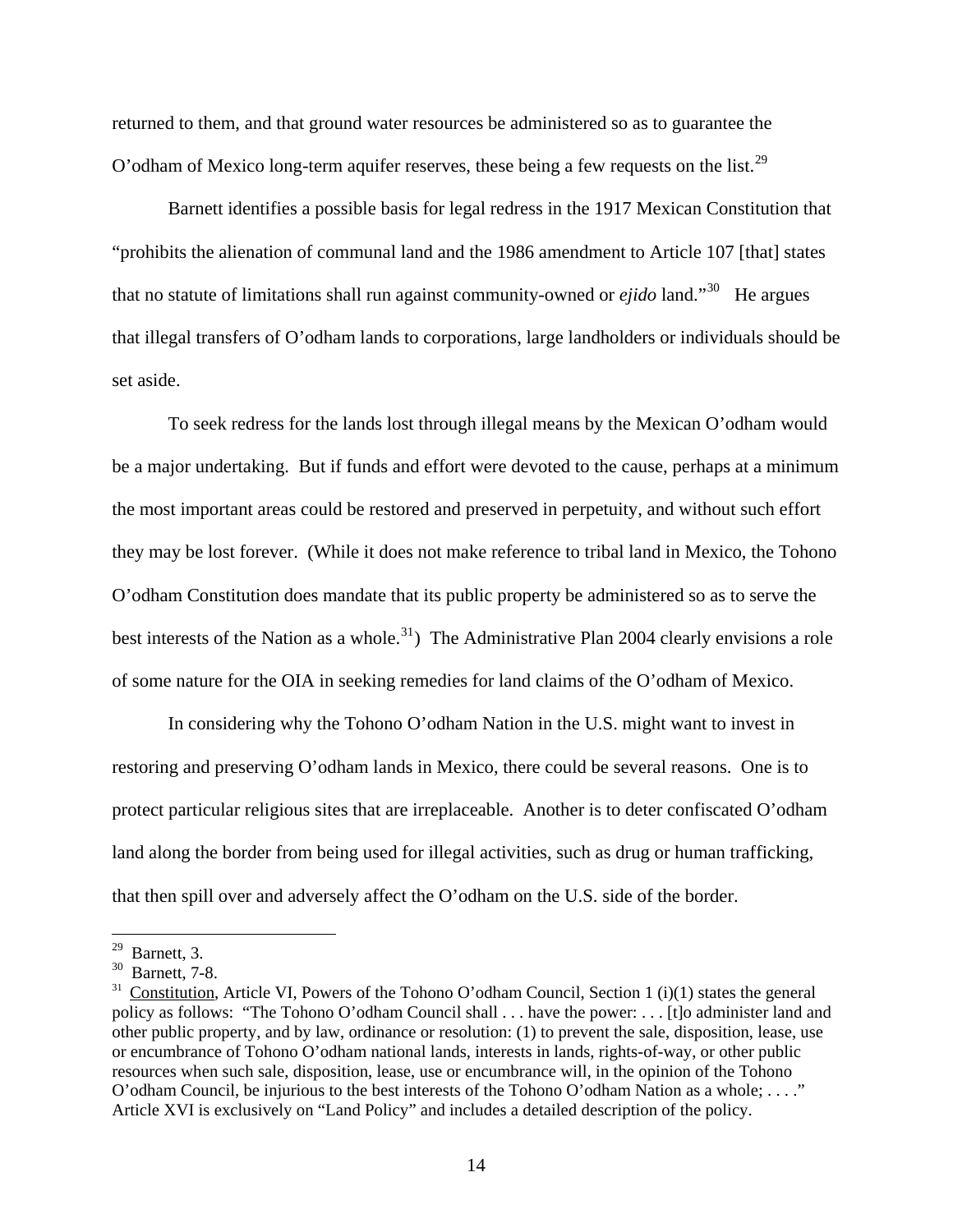A third reason might be more selfless, namely to help those who have even less and who need help. Councilwoman Brenda Robertson of Gila River, while attending a summit on building a human rights movement to address border issues, is quoted as saying, "These people speak our language. They live way up in the mountains with no facilities and no jobs. They are friendly, kind people. It is hard for them. . . . We want to say, 'We are good brothers and sisters."<sup>[32](#page-14-0)</sup>

#### **VII. SACRED SITES**

Many of the most sacred sites of the Tohono O'odham Nation lie in northern Mexico. Only small populations remain in the areas where the sacred sites are located, as many have been forced form the land, moved away or become assimilated into the Mexican population. While not specifically referring to Mexico, the Tohono O'odham Constitution contains a policy statement on using "all practical means" to "[p]reserve important historic, cultural and natural aspects of Tohono O'odham national heritage  $\dots$  ..."<sup>[33](#page-14-1)</sup>

 Barnett's report, referenced above, describes the encroachment on ancestral land as having destroyed much of O'odham culture and religious life, "desecrating irretrievable elements of their ethnic heritage."[34](#page-14-2) His list of possible remedies includes the Mexican government and O'odham of Mexico jointly establishing a means to preserve and protect the areas in Sonora that are important religious, archaeological or historical O'odham sites. The proposed OIA could mobilize efforts with the Mexican government to achieve this goal.

#### **VIII. THE ENVIRONMENT**

The Tohono O'odham Constitution contains an explicit environmental policy. Its stated goal is to encourage

<span id="page-14-0"></span> $32$  Norrell, "Border racism bars Indigenous passage."

 $33$  Constitution, Article XVIII, Environmental Policy, Section 2(d).

<span id="page-14-2"></span><span id="page-14-1"></span> $34$  Barnett, 2.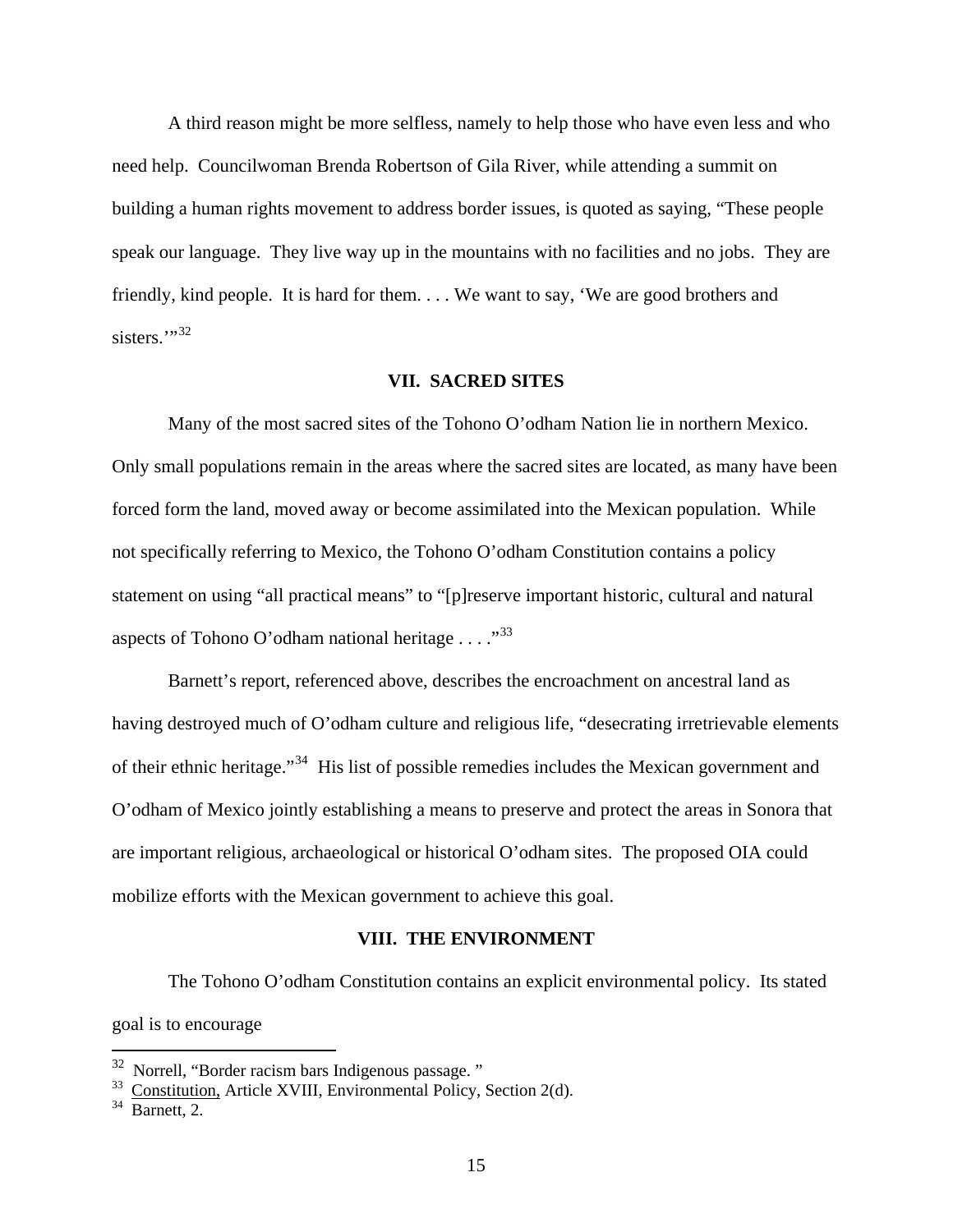productive and enjoyable harmony between members of the nation and their environment; to promote efforts which will preserve and protect the natural and cultural environment of the Tohono O'odham Nation, including its lands, air, water, flora and fauna, its ecological systems, and natural resources, and its historic and cultural artifacts and archeological sites; and to create and maintain conditions under which members of the nation and nature can exist in productive harmony and fulfill the social, economic, and other requirements of present and future generations of members of the Tohono O'odham nation.<sup>[35](#page-15-0)</sup>

 This policy is being violated in many ways. Illegal immigration results in tons of trash being left behind. The Nation bears the expense of dealing with the consequences of those who die trying to enter illegally. A young police officer, Sergeant Martin Robledo, reported he personally had found the bodies of three people who made it through the fence along the border but perished soon after.<sup>[36](#page-15-1)</sup> Perhaps as many as several hundred thousand people attempt illegal crossings of the U.S.-Mexican border annually,  $37$  and the impact on Tohono O'odham land and resources is significant.

[I]llegal border crossers left behind close to 4,500 abandoned vehicles in fiscal year 2002 and an estimated 4 million pounds of trash each year as they crossed over the lands. . . According to the Tohono O'odham National Police Department, it removed over 7,000 such vehicles in 2003. One land management official described another federal property on Arizona's border as so unsafe and with resources so destroyed that it is now primarily used for illegal activities and no longer visited by the legal public.

. . . [T]he Tohono O'odham Nation Police Department estimated it spent about \$3.4 million in fiscal year 2003 on activities directly related to illegal border activity on its land. This included processing drug smuggling cases, towing stolen vehicles abandoned by smugglers, investigating deaths and homicides, and conducting autopsies. According to Tohono O'odham officials, the nation wants to recoup these costs, either through direct funding to the nation, or through responsible law enforcement agencies. The administration's fiscal year 2005 budget includes \$1.4 million specifically for law enforcement for the Tohono O'odham nation. According to Bureau of Indian Affairs officials, this amount

<span id="page-15-0"></span><sup>35</sup> Constitution. Article XVIII, Environmental Policy, Section 1. This entire Article is devoted to environmental policy.

<span id="page-15-1"></span><sup>36</sup> Martin Robledo, personal interview, March 30, 2005.

<span id="page-15-2"></span><sup>&</sup>lt;sup>37</sup> Parra and Andrews.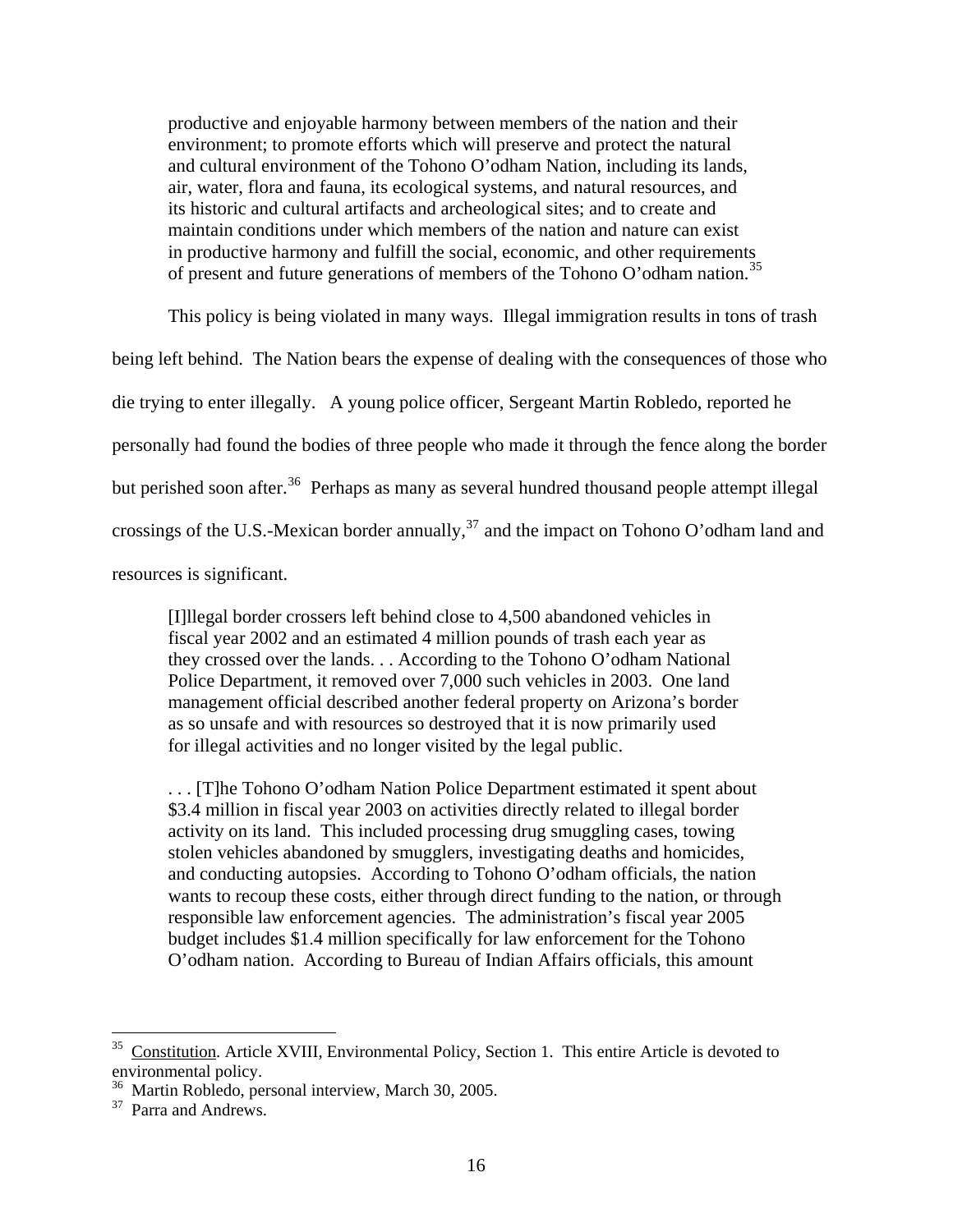will not cover the annual cost of addressing the Nation's border-related problems.<sup>[38](#page-16-0)</sup> Environmental border issues aren't limited to illegal immigrants and drugs. Urbanization and industrialization can cause environmental degradation, as well. Other issues can include water rights, water quality, and air quality. NAFTA has resulted in an increase in shipments of hazardous waste in border regions that could impact the reservation, should an accident or illegal dumping occur.  $39$ 

Natural resource management, sustainable development, soil erosion, and land tenancy are priority concerns for Mexican indigenous communities that don't stop neatly at the border. This involves coordinating the development of comprehensive environmental management plans, and aligning these with traditional indigenous stewardship of natural resources.<sup>[40](#page-16-2)</sup>

As many governmental agencies have jurisdiction over various aspects of these environmental issues, the OIA could perhaps help fulfill an oversight role to help avoid overlaps or gaps. It could also coordinate efforts with various nongovernmental organizations, such as the International Sonoran Desert Alliance (ISDA), a bi-national nongovernmental organization dedicated to the protection of areas of the western Sonoran Desert and the upper Gulf of California. ISDA's current president is Joseph Joaquin, a Tohono O'odham Office of Cultural Affairs specialist.

## **IX. NATIONAL SECURITY**

After the events of September 11, 2001, national security became a paramount issue for the American people. Securing the Mexican and Canadian borders took on an importance even greater than before, especially the Mexican border that is feared to be an entry point for Muslim

<span id="page-16-0"></span><sup>&</sup>lt;sup>38</sup> Desert Invasion, "Report on the Tohono O'odham Indian Nation," citing GAO report, "Border Security – Agencies Need to Better Coordinate Their Strategies and Operations on Federal Lands," June, 2004, <http://www.desertinvation.us/invasion\_pictures/invasion\_tohono.html>, (cited March 25, 2005).

<span id="page-16-1"></span><sup>&</sup>lt;sup>39</sup> Faulkner with Kourous.

<span id="page-16-2"></span><sup>40</sup> Wilken-Robertson.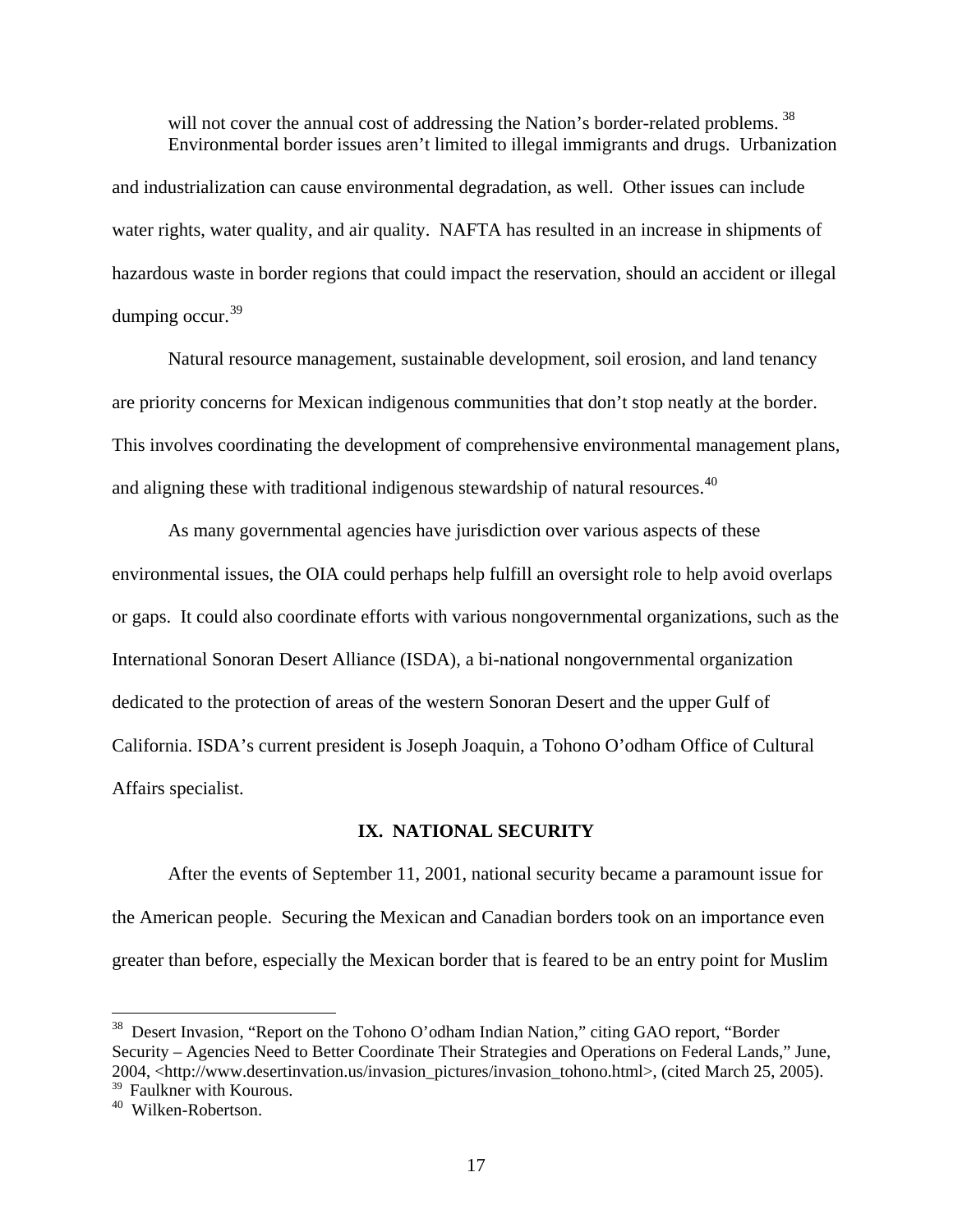extremists. In February, 2005, Porter J. Goss, Director of the Central Intelligence Agency, told the Senate Intelligence Committee that new intelligence information suggests that Al Qaeda has considered infiltrating the United States through the U.S.-Mexican border. In written testimony, Deputy Secretary of Homeland Security Adm. James M. Loy said there was "currently no conclusive evidence," but in his oral testimony he described it as a "very serious situation." He said the fear arose from information gained from detainees, stating, "Several Al Qaeda leaders believe operatives can pay their way into the country through Mexico and also believe illegal entry is more advantageous than legal entry for operational security reasons."<sup>[41](#page-17-0)</sup>

Securing porous borders, especially where border crossing can be made in remote areas, such as isolated parts of the Tohono O'odham reservation, will be a primary focus. But it's important that the Tohono O'odham point of view and concerns about the impact of border security be voiced within the system and not be disregarded as government bureaucracy steamrolls ahead. Policy makers often make mistakes out of lack of information, and the OIA can help avoid this trap by being an effective advocate for the Tohono Nation when national security polices are formulated and implemented that affect the Nation.

If a bill, such as the Secure Borders Act, were to pass, the OIA could serve as the interface with the proposed Office of Tribal Security within the Department of Homeland Security on issues relating to homeland security, citizenship and passage across the border.

#### **X. CIVIL RIGHTS**

 When abuses occur along the border and O'odham from the U.S. or Mexico are harassed or subjected to illegal searches and seizures, it may be that rights guaranteed by the Fourth and Fifth Amendments to the U.S. Constitution are being violated. This may be the case when

<span id="page-17-0"></span><sup>&</sup>lt;sup>41</sup> Douglas Jehl, "U.S. Aides Worry on Qaeda Infiltration from Mexico," New York Times, February 17, 2004, Late Edition – Final, 16.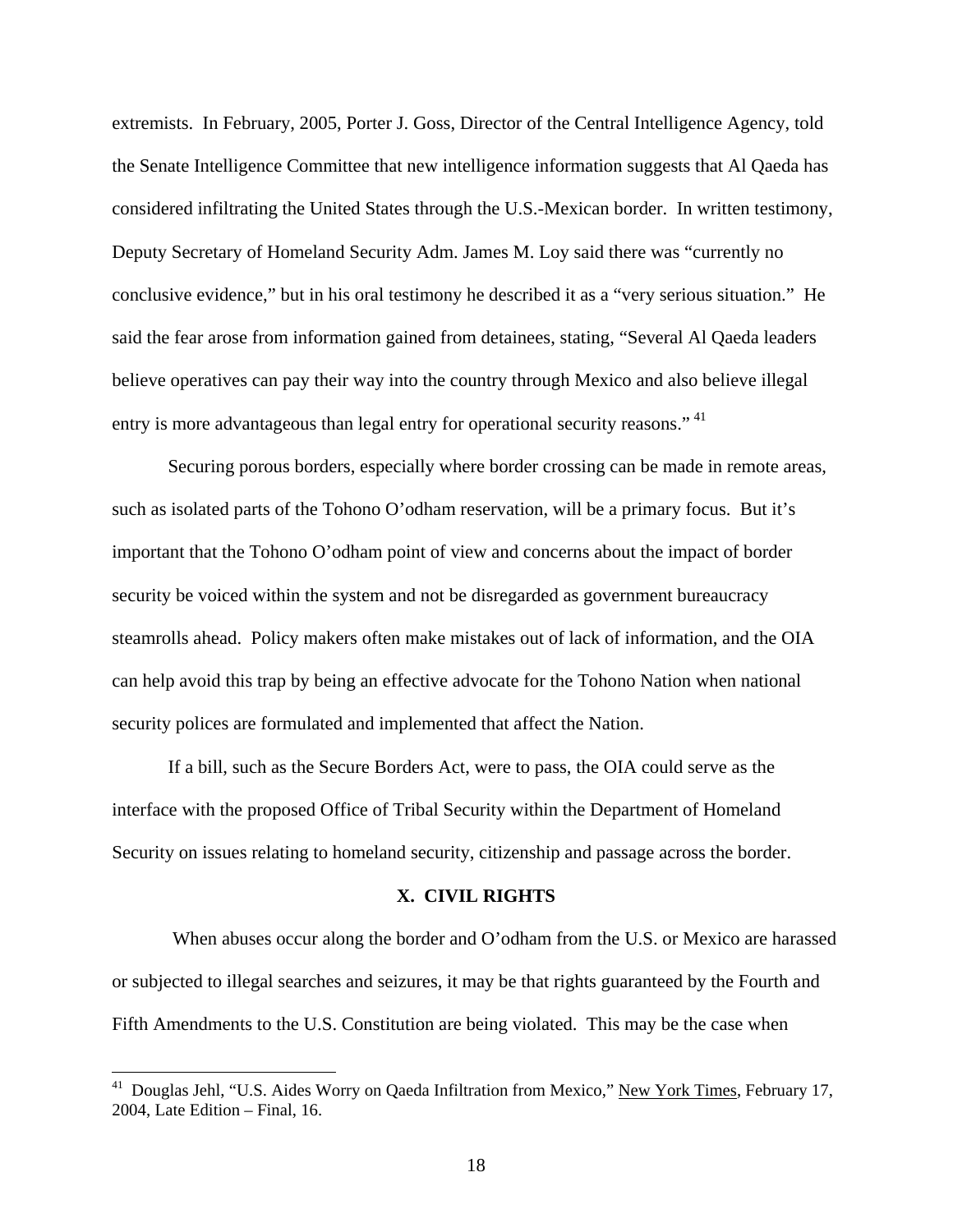automobiles or religious artifacts are confiscated, or information is gathered without a right to counsel being protected.

It is reported that immigration authorities have confiscated tribal enrollment cards and thus denied O'odham the right to legally cross the border in contravention of the treaties of Guadalupe Hidalgo and La Mesilla, the Protocol of Queretaro and international conventions and covenants.[42](#page-18-0) Barnett contends that denying O'odham the right to freely move across the border also violates the International Convention on the Elimination of All forms of Racial Discrimination of 1965, the International Covenant on Civil and Political Rights of 1966, the International Covenant on Economic, Social and Cultural Rights of 1966 and the American Convention on Human Rights of  $1969.<sup>43</sup>$  $1969.<sup>43</sup>$  $1969.<sup>43</sup>$ 

The UN Charter and the Universal Declaration of Human Rights recognize basic rights of all people that may be violated by some border practices. More recent agreements that may apply, especially to rights denied by a sealed border, are the following: the UN Draft Declaration on Rights of Indigenous Peoples that defines the rights to occupy traditional territories, to cross borders, and to protect indigenous cultures; the Genocide Convention that guarantees the right of cultural survival; the UNESCO Declaration of Principles of Cultural Cooperation; the Helsinki Document; the Vienna Declaration and Program of Action; and the International Labor Organization Convention No. 169 that recognizes that Indigenous Peoples have the right to maintain and develop their identities, languages, and religions. The latter requires that signatories take affirmative steps to assist indigenous peoples "in preserving their culture and uphold their right to travel freely within tribal lands."<sup>[44](#page-18-2)</sup>

<span id="page-18-0"></span> $42$  Barnett, 7.

<span id="page-18-2"></span><span id="page-18-1"></span><sup>43</sup> Barnett, 7.

Indigenous Peoples Human Rights Project website.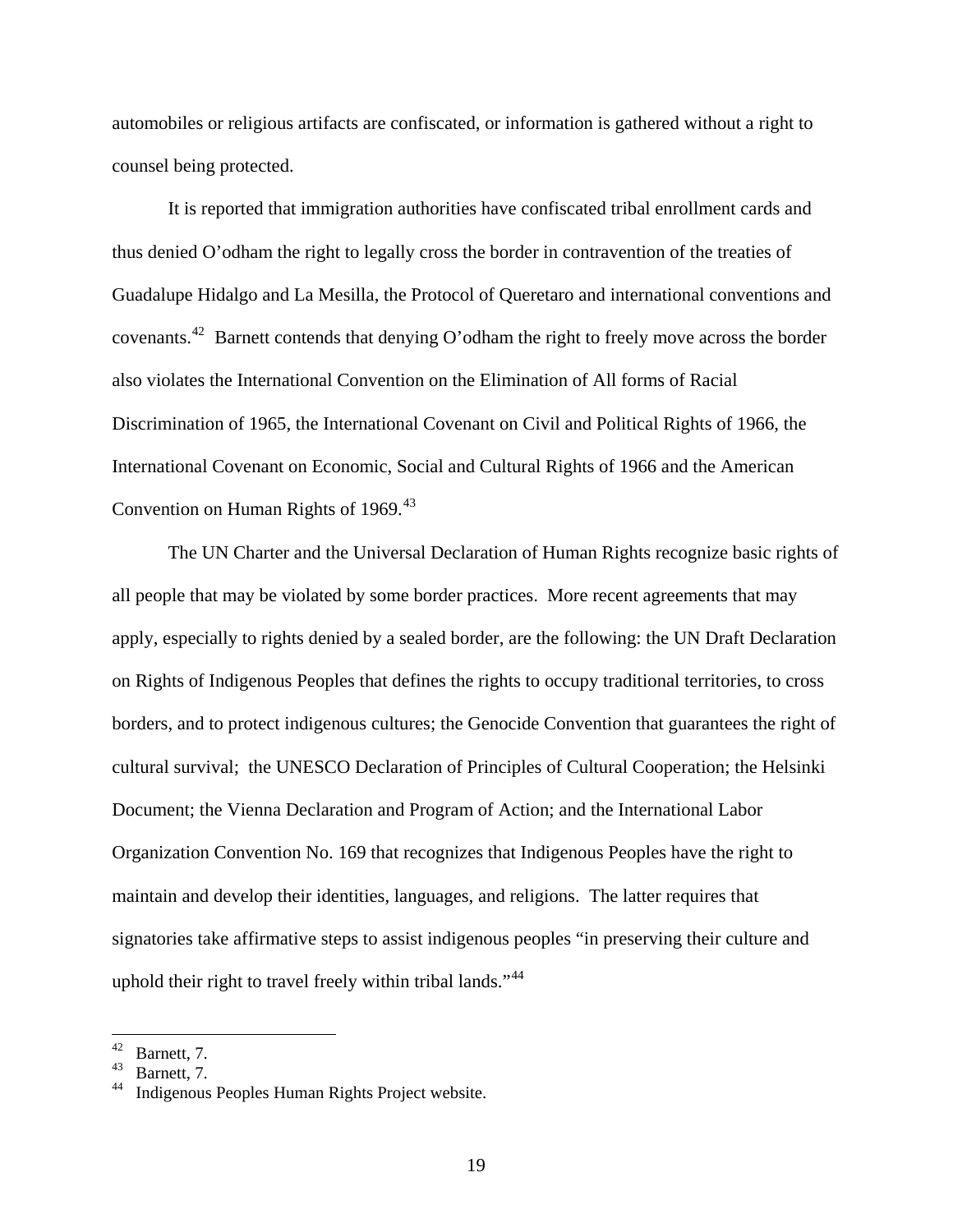With time, an OIA could develop expertise regarding the constitutional, statutory and international convention rights and remedies that apply to border issues. This knowledge could be used to issue complaints to the proper authorities when violations occur, or to facilitate the referral of people who believe their rights have been violated to individuals, agencies or organizations who may be able to help them seek redress, or its role could be used to actually provide legal expertise in addressing the violations. The nature of the OIA's involvement would depend on the scope of resources invested in this activity.

The OIA could also be used to coordinate civil rights efforts with private groups. One such group is the Tucson-based Alianza Indígena Sin Fronteras that holds trainings on both sides of the border to educate indigenous communities about their rights, publicizes Border Patrol human rights abuses, and works with the INS to establish border crossing procedures that will facilitate the transit of indigenous peoples.<sup>[45](#page-19-0)</sup>

## **XI. REQUIRED EXPERTISE AND RESOURCES**

In its OIA Initiative, the 2004 Administrative Plan specifically refers to a broad number of issues related to the U.S./Mexican border, including tribal membership, Nation voting rights, access to health care and social services, protection of sacred sites in Mexico and land claims in northern Sonora. It points out that, in order to deal with these issues, "expertise in dealing with a myriad of Tribal, Federal, State, local and International offices, and an understanding of the political and legal aspects of international relationships and agreements" is required. If the International Affairs Office of the Tohono O'odham Nation is to effectively deal with the expanse of these issues, it will require an investment in staff that possesses the required expertise and has the authorization to act on behalf of the Tribe when necessary.

<span id="page-19-0"></span><sup>45</sup> Faulkner and Kourous.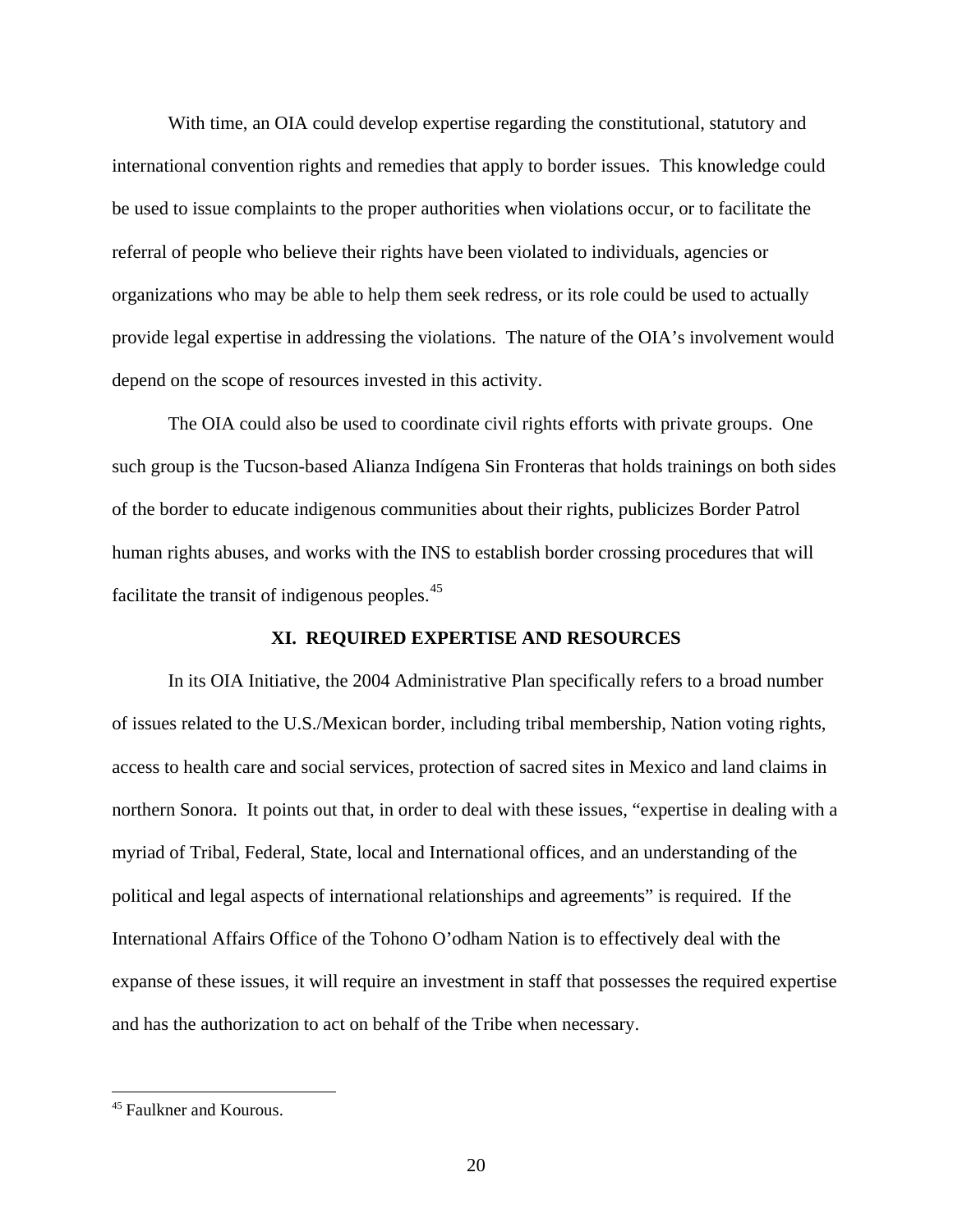The OIA will need an executive position, such as a Director of International Affairs, to head its operations. The Director could serve at the pleasure of the Chairman or Chairwoman or the Council, but it may be more desirable to make this position more in the nature of a career civil service position, not tied to changes in administration, to assure continuity. It would be desirable for this position to be filled by a person with legal training and experience which may require that a higher salary be paid. Being bilingual in English and Spanish should be a qualification, and if they speak O'odham in addition, that would be an added benefit. An understanding of tribal issues and history is desirable, although this can be learned with time. A respect for tribal culture is important and an appreciation of the way in which tribal government operates.

An Administrative Assistant would be necessary, preferably someone who is bilingual in English and Spanish. This person needs to have basic computer and typing skills to handle correspondence and document preparation. Hiring a paralegal as the work undertaken by the OIA grows would be a desirable next step. As the work expands, the staff needed to carry it out will increase, as well.

 Initial operating expenses of the OIA would include at a minimum, salaries, office space, utilities, and operational expenses. Expenses will grow as the work and staff are expanded.

## **XII. PRIOR EFFORTS**

The present proposal to establish an International Affairs Office is not the first attempt to address border related problems. Various approaches have been tried. To address one aspect of the border crossing issue, some O'odham from Mexico have entered the U.S. under special waivers for hospital visits, funerals, family emergencies or cultural ceremonies. But waivers are issued case by case and require the tribe, U.S. immigration officials and U.S. consular staffers in

21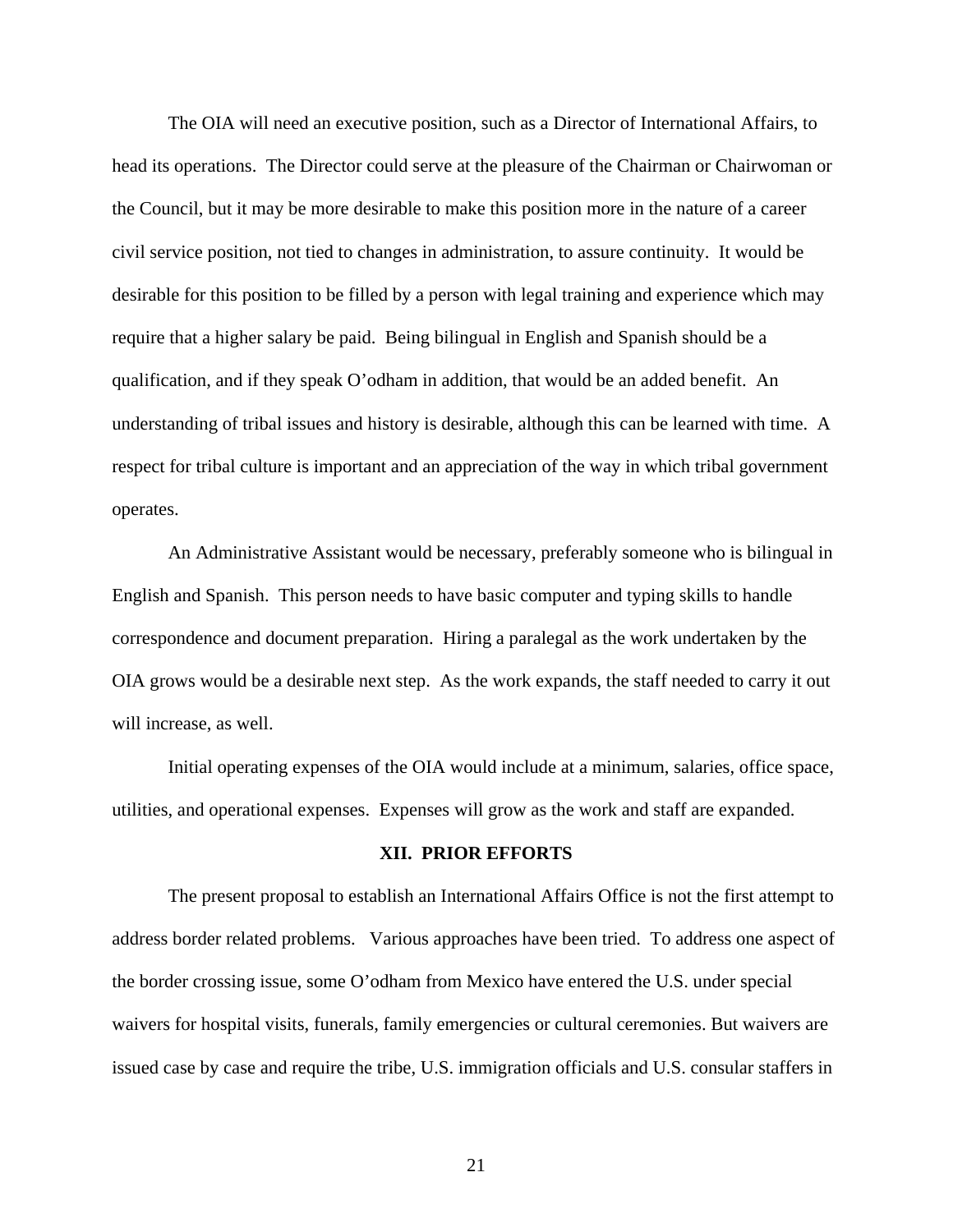Mexico to coordinate the exchange of information by faxing names back and forth, a timeconsuming process that too often results in mix-ups.[46](#page-21-0)

In 1999 the Nation launched a pilot program that resulted in Mexican passports and U.S. border-crossing cards being issued to 100 enrolled tribal members in Mexico. Mexican and U.S. immigration officials agreed to waive certain document requirements and instead accepted evidence of tribal membership to establish program eligibility. The program was expanded the following year when the Legislative Council paid over \$100,000 to secure passports and bordercrossing cards for more than 1,200 additional tribal members residing in Mexico. $47$  This benefited the INS, as well, reducing the number of incidents when people in need of urgent medical treatment presented themselves without proper documentation only to be turned away.<sup>[48](#page-21-2)</sup>

The Kumeyaay Indians of San Diego instituted a similar program. A key step of their program was going door to door in remote indigenous communities in Baja California to compile a census for verifying the status of people seeking travel papers. The census data included the names and tribal affiliation of parents, grandparents and great-grandparents.<sup>[49](#page-21-3)</sup> The Tohono O'odham might consider conducting such a census in Mexico, as well, to facilitate verification of membership qualifications. This is an undertaking the OIA could direct.

 The 1999 pilot program facilitated crossing the U.S.-Mexican border for Mexican O'odham. It did not address the citizenship issues of Mexican-born O'odham living in the U.S., O'odham born in the U.S. who cannot prove it, and O'odham children who qualify for dual citizenship but who don't have it.<sup>[50](#page-21-4)</sup>

<sup>&</sup>lt;sup>46</sup> Ellingwood.

<span id="page-21-2"></span><span id="page-21-1"></span><span id="page-21-0"></span> $^{47}$  Record.<br><sup>48</sup> Ellinow

Ellingwood.

<span id="page-21-3"></span> $49$  Ellingwood.

<span id="page-21-4"></span>Duarte, "Tohono O'odham: Campaign for citizenship."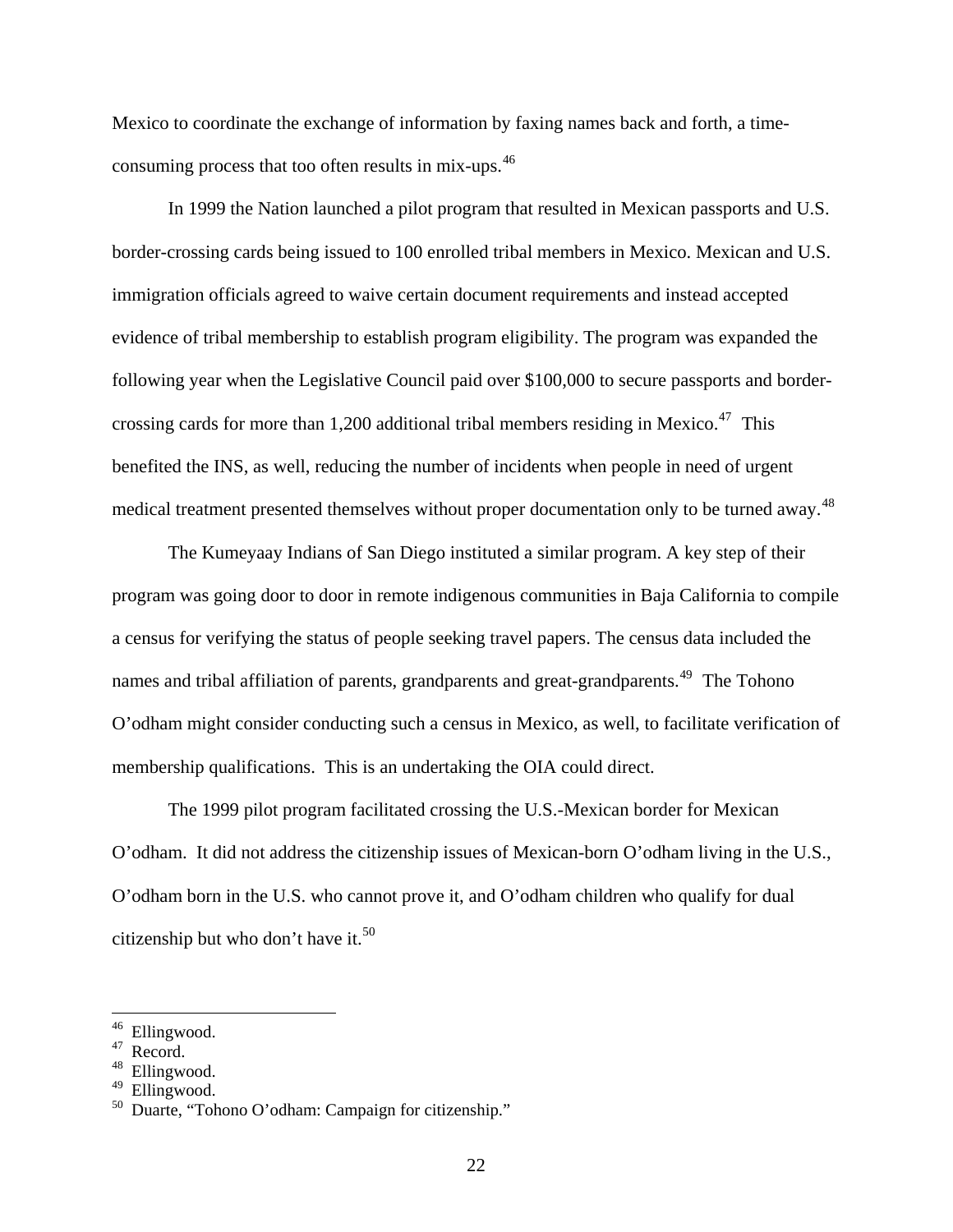The prior administration under the leadership of Chairman Edward D. Manuel mounted an aggressive lobbying campaign to amend the Immigration and Nationality Act of 1952 to make all members of the Tohono O'odham Nation citizens of the United States. In a Briefing Book on the issue, the opening statement explains:

Our Nation is divided. Our people are no longer free to live, work and travel. Our families are separated. We cannot visit the sacred places where our ancestors rest. We cannot freely exercise our religious practices. Under present law, some of us are subject to arrest, prosecution, incarceration, and deportation because we do not have documents. Under present law, some of us are subject to arrest, prosecution, and incarceration for aiding, abetting, and transporting our family members. Our vehicles have been seized.

 To address these issues, the Legislative Council passed a resolution in 2000 formally requesting the U.S. Congress to amend the Immigration and Nationality Act of 1952 to officially confer U.S. citizenship status on all enrolled members of the Tohono O'odham Nation. The resolution was followed by a massive lobbying effort aimed at securing passage of a law to resolve the festering citizenship problems. Among the supporters of the law were U.S. Border Patrol, the United Nations, Mexico's President Vicente Fox, the National Congress of American Indians, a number of prominent federal and state lawmakers, various human rights organizations,<sup>[51](#page-22-0)</sup> the Intertribal Council of Arizona, the Arizona State Legislature, and the National Congress of American Indians.<sup>[52](#page-22-1)</sup>

As a result, in 2001 H.R. 2348, The Tohono O'odham Citizenship Act, was introduced by Congressman Ed Pastor of Arizona along with 122 cosponsors. (*See* Appendix A.) The bill was referred to the Subcommittee on Immigration and Claims but was never voted out of committee. A bill with identical language, H.R. 731, was introduced in 2003 by Congressman Raul M.

<span id="page-22-0"></span><sup>&</sup>lt;sup>51</sup> Record, citing Brenda Norrell, "Tohono O'odham targeted in borderzone seek citizenship." Indian Country Today, June 13, 2001.

<span id="page-22-1"></span> $\frac{52}{52}$  Harriet Toro, <harriet.toro@tohono-nsn.gov>, "Prior adm efforts on the citizenship bill," personal email, May 23, 2005.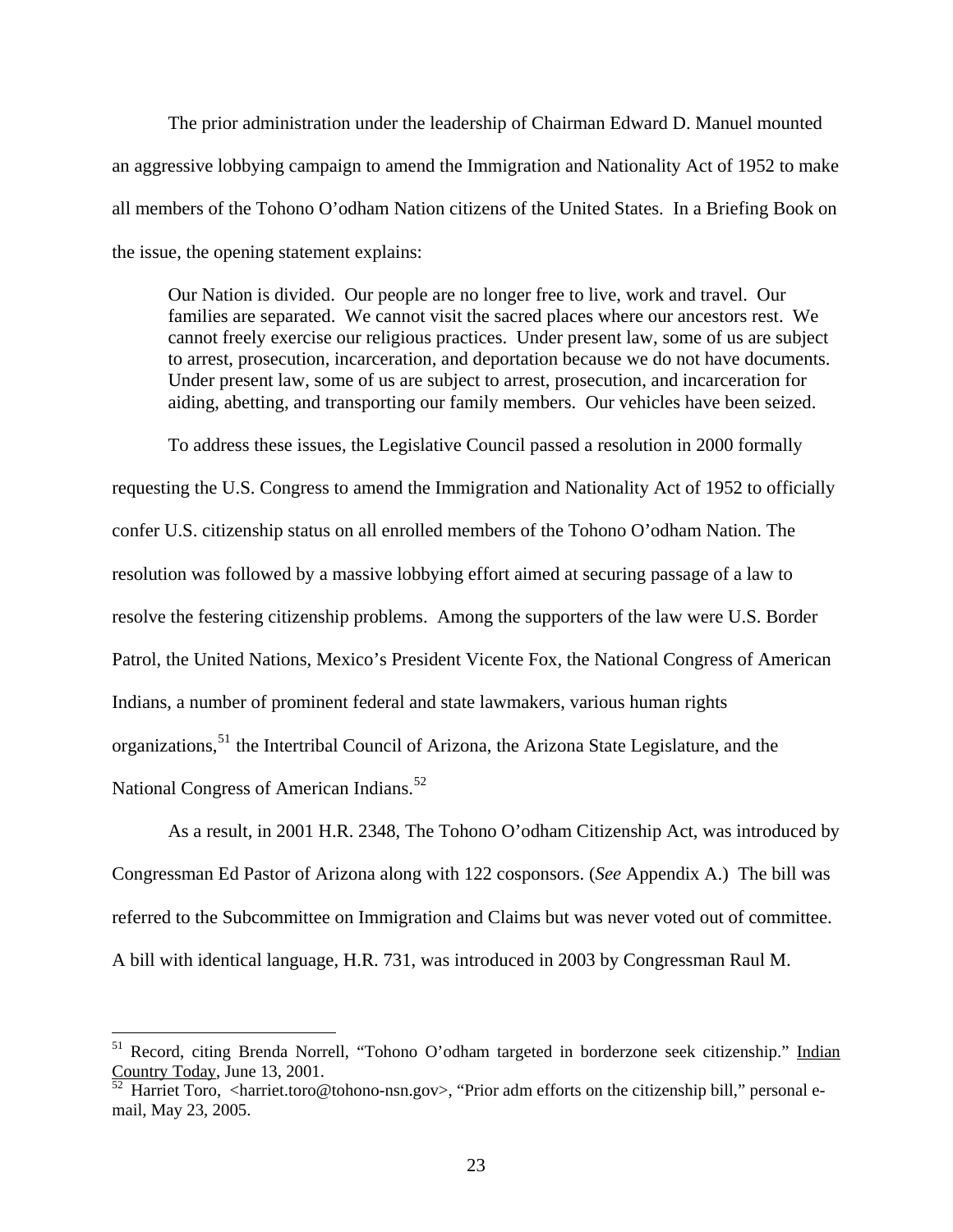Grijalva of Arizona with 119 cosponsors. It, too, was referred to the House Subcommittee on Immigration, Border Security, and Claims from which it never emerged.

 In a 2001 news report, Representative Pastor is quoted has telling former Vice Chairman Henry A. Ramon and the Tohono O'odham delegation that traveled to Washington D.C. that he thought something needs to be done but it will be a difficult road because "some politicians think U.S. Immigration laws are already too lax."<sup>[53](#page-23-0)</sup> This is an important obstacle to be addressed in future efforts. In addition, efforts to pass the bill continued after 9-11 while the nation was still in a state of shock, and this may have caused some backlash. Another shortcoming was that an adequate list of the 7,000 individuals who cannot get delayed birth certificates, with their names, addresses and telephone numbers, apparently was not prepared.<sup>[54](#page-23-1)</sup> (This is an undertaking that the OIA could coordinate for future efforts.)

With the tragic events of 9-11 and the growing controversy surrounding immigration, the Nation's citizenship efforts seemed to falter. The administration of Chairwoman Saunders seeks to establish an Office of International Affairs to address not only the citizenship issue, but other border-related problems, as well.

## **XIII. SUGGESTED LEGISLATIVE STRATEGY**

The 2001 and 2003 bills that were introduced to address the citizenship issue had two problems that immediately stand out. First, they sought to amend the Immigration Act, an already delicate subject in the current political and security climate. Second, as drafted, they in effect gave the authority to determine who was granted U.S. citizenship to the Tohono O'odham Nation by requiring that inclusion on the membership role automatically resulted in U.S. citizenship. This no doubt gave rise to concerns, perhaps unfounded due to protections built into

<sup>53</sup> Duarte, "Tohono O'odham: Campaign for citizenship."

<span id="page-23-1"></span><span id="page-23-0"></span><sup>54</sup> Toro, personal e-mail.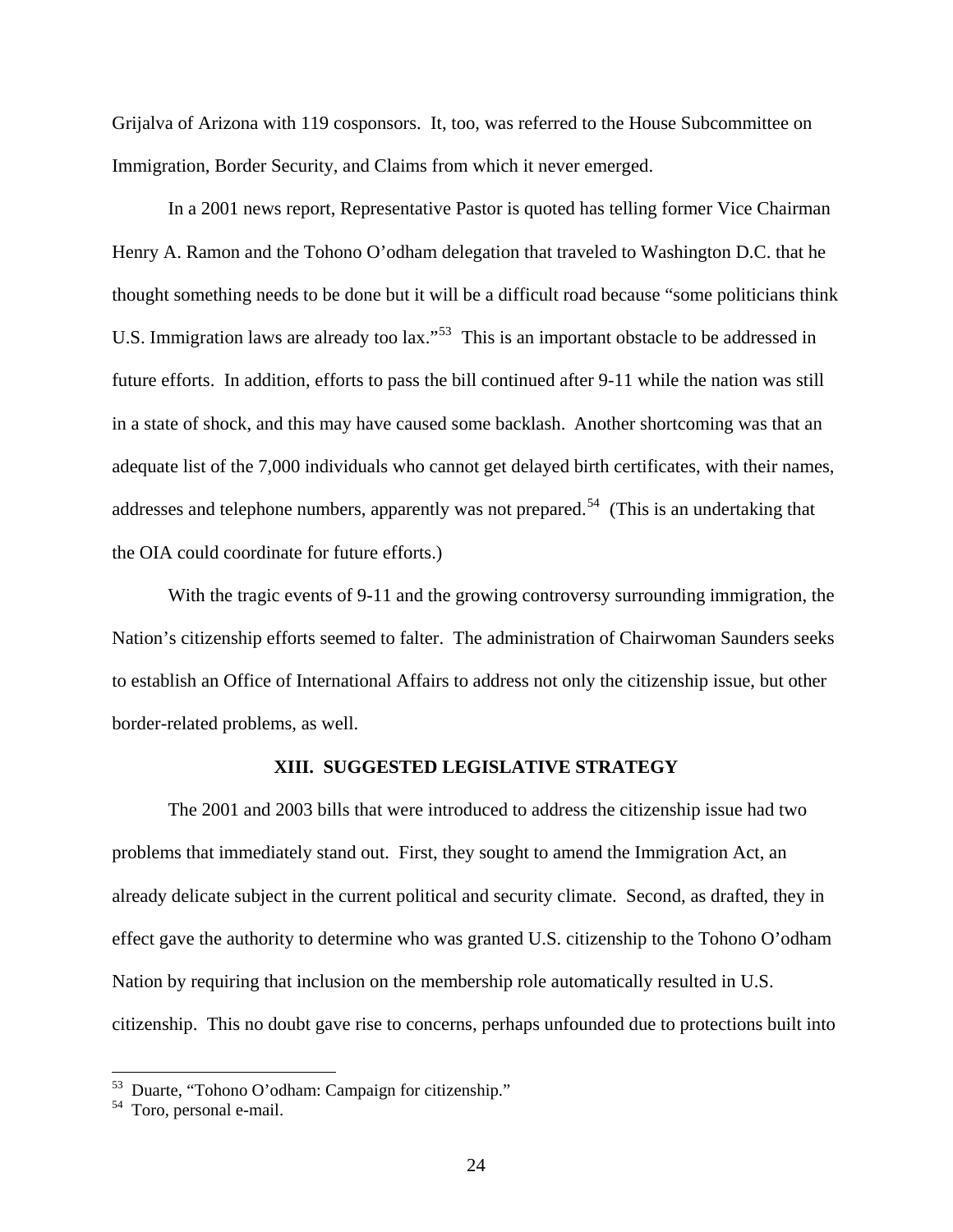the process, about possible fraud and corruption. These bills may have been doomed from the start.

 The Kickapoo Tribe in Texas is the only tribe to successfully obtain passage of legislation that granted citizenship to those officially enrolled as tribal members, but it did so indirectly. It is worth examining the form the Kickapoo legislation took, because it is different in two significant ways from the route the Tohono O'odham bills took, while seeking to achieve a similar end.

 The Kickapoo law was not enacted as an amendment to the Immigration and Naturalization Act, but rather an amendment to Title 25 of the U.S. Code, the Title dealing with Indians, and the tribe was not given authority to be the arbiter of citizenship. Instead it required that a roll be compiled of the members of the Tribe and that the roll be published in the Federal Register. For a period of five years after said publication, any member of the tribe whose name appeared on the roll could apply for U.S. citizenship. Such application was to be made to the Immigration and Naturalization Service and, upon receipt of the application, the law provided that citizenship was to be promptly granted to the applicant.<sup>[55](#page-24-0)</sup> (*See* Appendix B.)

As a possible means of overcoming the handicaps that were present in the original Tohono O'odham bills from the start, it is suggested that a new bill be drafted that (a) is an amendment to Title 25 (Indians) of the U.S. Code, (b) that it not include the word "citizenship" in its title but instead be called "The Tohono O'odham Act," and (c) that the citizenship determination be vested in the Immigration and Naturalization Service but be based upon tribal membership.

<span id="page-24-0"></span><sup>55 25</sup> USC Sec. 1300b-13.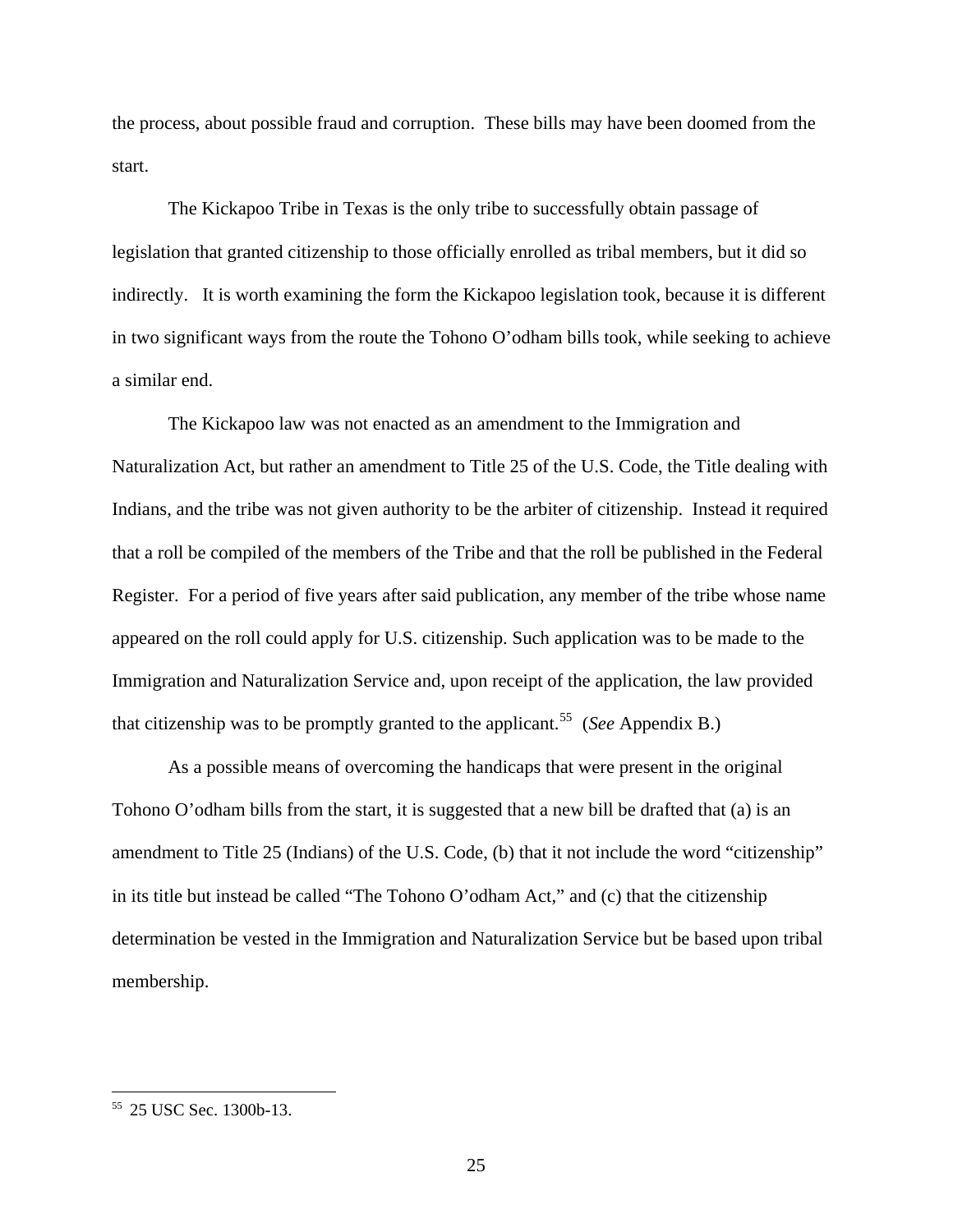A suggested form such a bill could take is set out in Appendix C. Unfortunately, it would probably only remedy the situation for U.S. O'odham, not those who are Mexican nationals, but it's a start.

## **XIV. POLITICAL STRATEGY**

 If the intent is to go beyond dealing with citizenship for O'odham in the U.S., it should not be taken for granted that the OIA initiative will be embraced without opposition. But several tactics can be employed to build support for the OIA initiative. Supporters can be mobilized through a public awareness campaign, including messages conveyed on talk shows, through church events, at ceremonies and holiday events, on bumper stickers, and in school programs about the need to address a broader range of border issues in a more organized manner. A fundraiser, such as a walk-a-thon or other event, could be sponsored and this in turn would result in further information being distributed throughout the community and awareness being raised.

 In addition to building support among the O'odham community, it would be important to meet with opponents, to listen to their concerns, and address them. If the vision for the OIA needs to be modified in order to garner adequate support for it to be established, then its advisable to do so. The initial vision is not set in stone, and in any event it will evolve over time as the people, interests and issues shape its mission.

## **XV. SUPPORT AND OPPOSITION**

Support for the work the Office of International Affairs is designed to perform, especially as it relates to citizenship for O'odham living in Mexico, is likely to be strongest among those who live near the border, have family ties with those in Mexico, feel the cultural sites in Mexico are important, or if they see economic gain in it for themselves or for the Nation.<sup>[56](#page-25-0)</sup> Gila River Councilwoman Brenda Robertson met with long-separated O'odham relatives in Sonora, and is

<span id="page-25-0"></span><sup>56</sup> Parra and Andrews.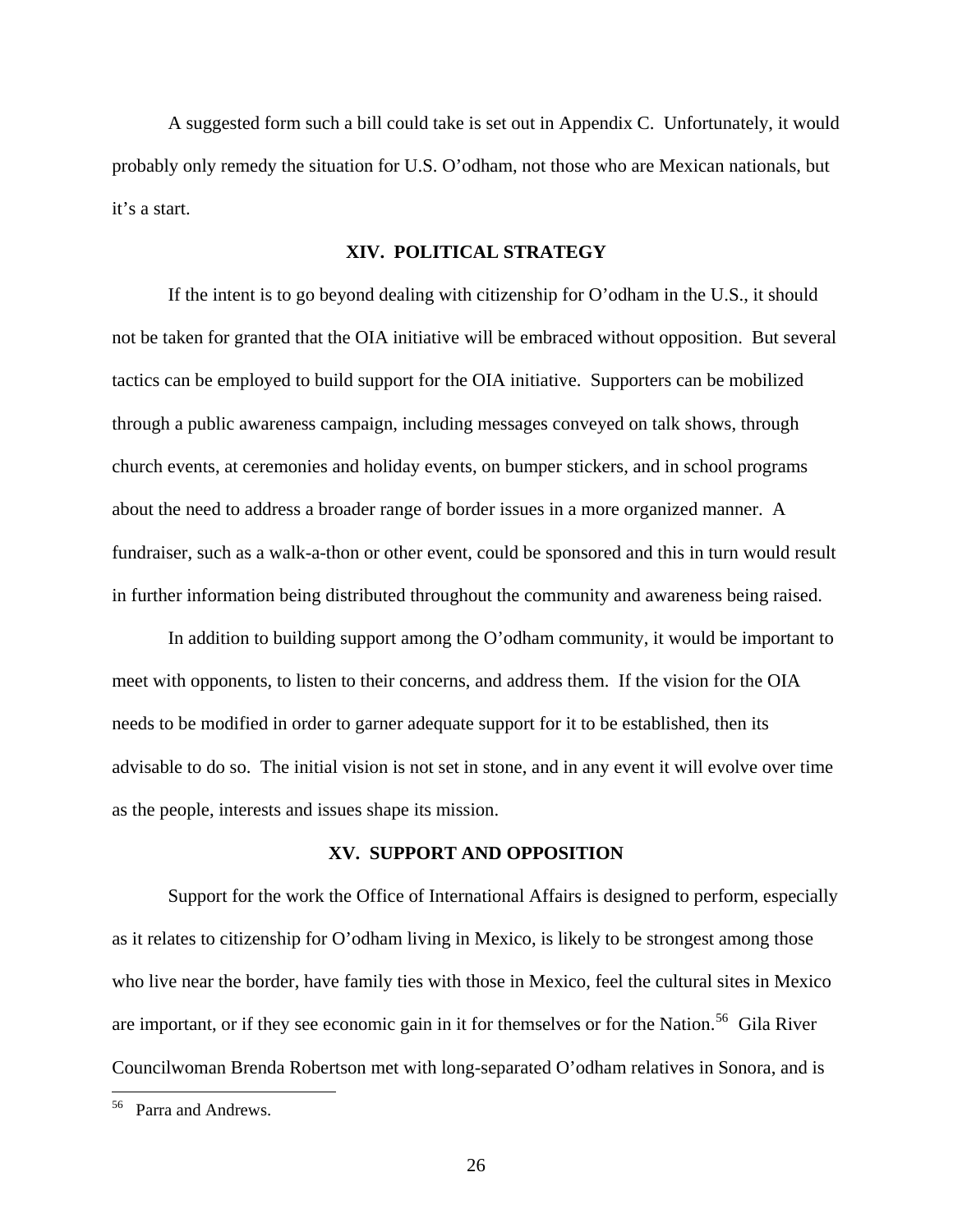quoted as saying, "This comes from my heart, we need to recognize them. They are our heart. They are our blood."<sup>[57](#page-26-0)</sup>

 Some might support the citizenship issue because they fear that if support is not provided to those south of the border, the O'odham way of life that has been preserved there will be lost. Reports seem to indicate this is a likely outcome if nothing is done. Supporting the citizenship initiative could be a way of honoring ties to the past and giving them new life, acknowledging the value of ancestral roots by more than what some might consider to be mere "lip service."

Opponents to the OIA concept are likely to include those who feel a sense of futility, that the citizenship issue is impossible to resolve, those who fear the cost of expanding membership to those in Mexico, especially now that per capita payments of casino profits are an issue. There could be concern about the lack of control over what the Mexican O'odham do, that they are more Mexican than O'odham, and that the Mexican O'odham are merely trying to work the system to their advantage, not because they have an allegiance to the Nation. And some fear that if the border restrictions are relaxed, "all 30,000 Yaqui in Sonora will come across."[58](#page-26-1)

Some might believe that before the per capita payments from casino profits began to be distributed, many O'odham in Sonora preferred being identified as non-Indian, and only when money became involved were they interested in establishing tribal membership. As with all Indian Nations that now have casino operations, long-term economic prospects have been enhanced by the casinos, but they also present a new source of conflict.

On August 16, 2004 the Chukut Kuk District passed a resolution (No. 2004-16) that expressed "concerns regarding the requirements for membership in the Tohono O'odham Nation regarding blood quantum and base roll additions and is in the process of reviewing original

<span id="page-26-0"></span><sup>57</sup> Norrell, "Border racism bars Indigenous passage."

<span id="page-26-1"></span>Brenda Norrell, "Border racism bars Indigenous passage," Indian Country Today, December 20, 2000.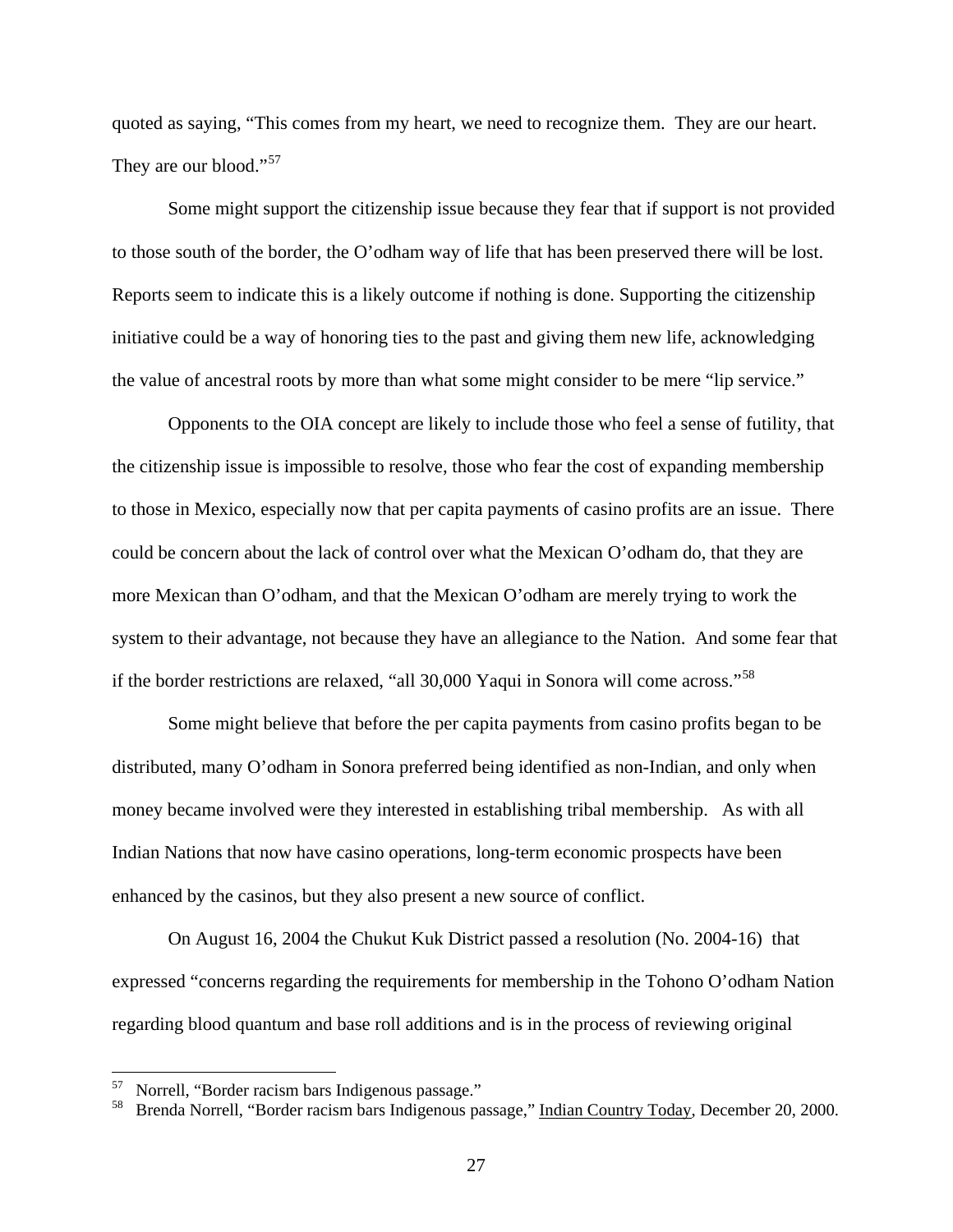resolutions along with the Constitution and Enrollment Ordinance." It recommended that the Council place a moratorium on all enrollment applications coming from Mexico until the review process was completed, and a moratorium on additions to the base roll. The Legislative Council did not adopt the proposed resolution and applications of the O'odham of Mexico continue to be processed, although a large backlog exists.<sup>[59](#page-27-0)</sup>

#### **CONCLUSION**

In coming to terms with border issues, the Tohono O'odham Nation faces many obstacles, but opportunities exist, as well. The border threatens indigenous cultural integrity, land, the environment and resources, as well as various civil and human rights, but there are more resources available to address these problems than before, the stature and political power of the Nation is growing, and many people recognize time is of the essence.

Which battles can be waged and what roles the proposed OIA can play will depend on the nature and extent of the resources the Tohono O'odham Nation is willing to invest in the effort. What is certain is that it is not in the interest of the Nation to be passive and let other forces prevail. A well run Office of International Affairs is a reasonable way to proceed to address the complex maze of border related issues, provided it is a long term commitment to which adequate resources are devoted.

<span id="page-27-0"></span><sup>59</sup> Harriet Toro, telephone interview, May 23, 2005.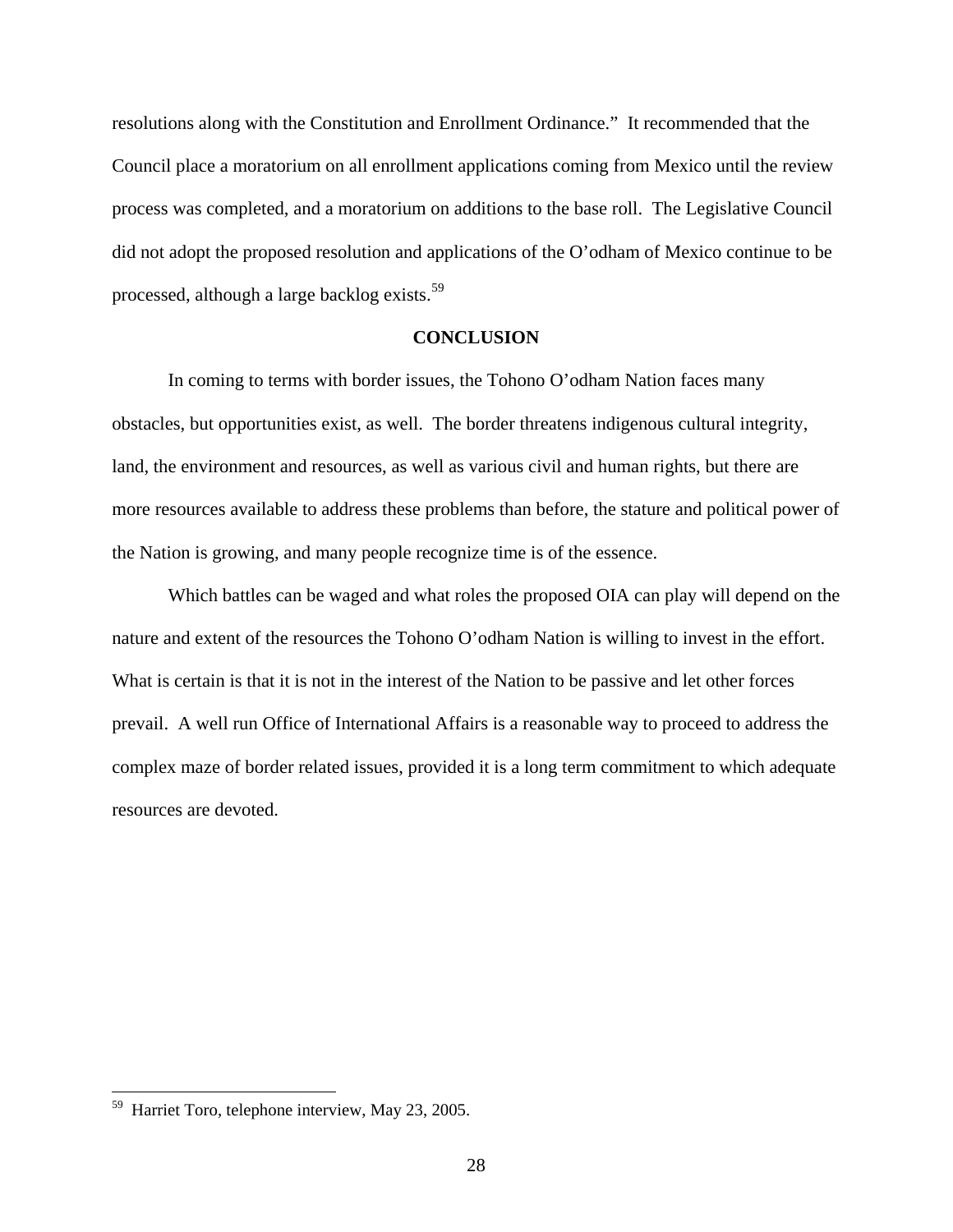## **APPENDIX A**

## **TOHONO O'ODHAM CITIZENSHIP ACT OF 2001 (INTRODUCED IN HOUSE)**

HR 2348 IH

## 107th CONGRESS 1st Session **H. R. 2348**

To render all enrolled members of the Tohono O'odham Nation citizens of the United States as of the date of their enrollment and to recognize the valid membership credential of the Tohono O'odham Nation as the legal equivalent of a certificate of citizenship or a State-issued birth certificate for all Federal purposes.

## **IN THE HOUSE OF REPRESENTATIVES**

## **June 27, 2001**

Mr. PASTOR (for himself, Mr. PALLONE, and Ms. JACKSON-LEE of Texas) introduced the following bill; which was referred to the Committee on the Judiciary

## **A BILL**

To render all enrolled members of the Tohono O'odham Nation citizens of the United States as of the date of their enrollment and to recognize the valid membership credential of the Tohono O'odham Nation as the legal equivalent of a certificate of citizenship or a State-issued birth certificate for all Federal purposes.

*Be it enacted by the Senate and House of Representatives of the United States of America in Congress assembled,*

## **SECTION 1. SHORT TITLE.**

This Act may be cited as the `Tohono O'odham Citizenship Act of 2001'.

## **SEC. 2. NATURALIZATION FOR TOHONO O'ODHAM.**

(a) IN GENERAL- Chapter 2 of title III of the Immigration and Nationality Act (8 U.S.C. 1421 et seq.) is amended by inserting after section 322 the following:

## **`enrolled members of tohono o'odham nation**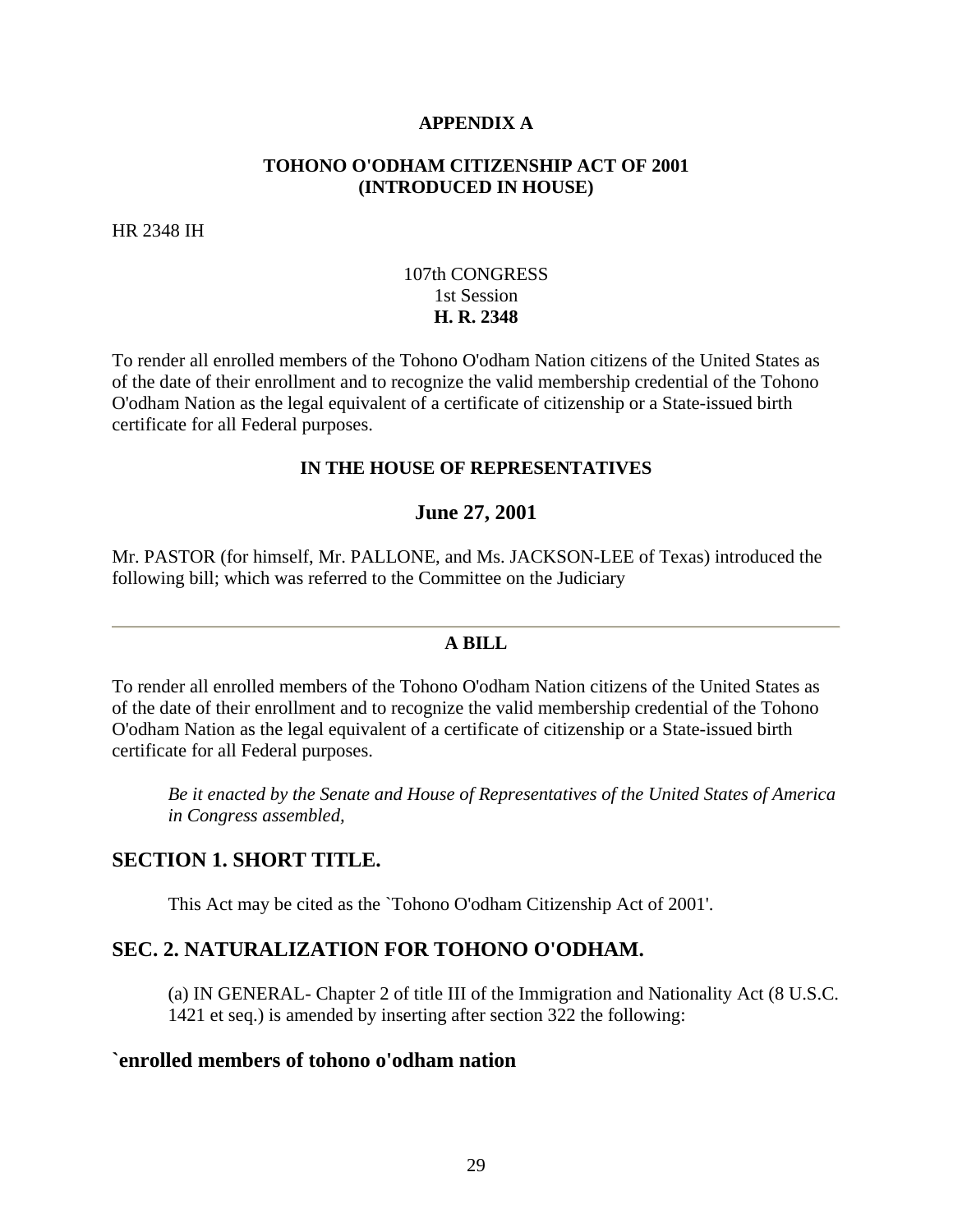`SEC. 323. (a) GRANTING OF CITIZENSHIP- A person who is listed on the official membership roll of the Tohono O'odham Nation, a federally recognized American Indian nation located in Arizona, is a citizen of the United States as of the date on which such listing occurs.

`(b) NO DERIVATIVE BENEFITS TO RELATIVES- Nothing in this section shall be construed as providing for any benefit under this Act for any spouse, son, daughter, or other relative of a person granted citizenship under this section.'.

(b) CLERICAL AMENDMENT- The table of contents of the Immigration and Nationality Act is amended by inserting after the item relating to section 322 the following new item:

`Sec. 323. Enrolled members of Tohono O'odham Nation.'.

## **SEC. 3. TREATMENT OF TRIBAL MEMBERSHIP CREDENTIAL.**

Notwithstanding any other provision of law, the valid membership credential issued to a person who is listed on the official membership roll of the Tohono O'odham Nation pursuant to the laws of the Tohono O'odham Nation shall be considered, for all purposes subject to Federal law, equivalent to--

(1) a certificate of citizenship issued under section 341(a) of the Immigration and Nationality Act (8 U.S.C. 1452(a)) to persons who satisfy the requirements of such section; and

(2) a State-issued birth certificate.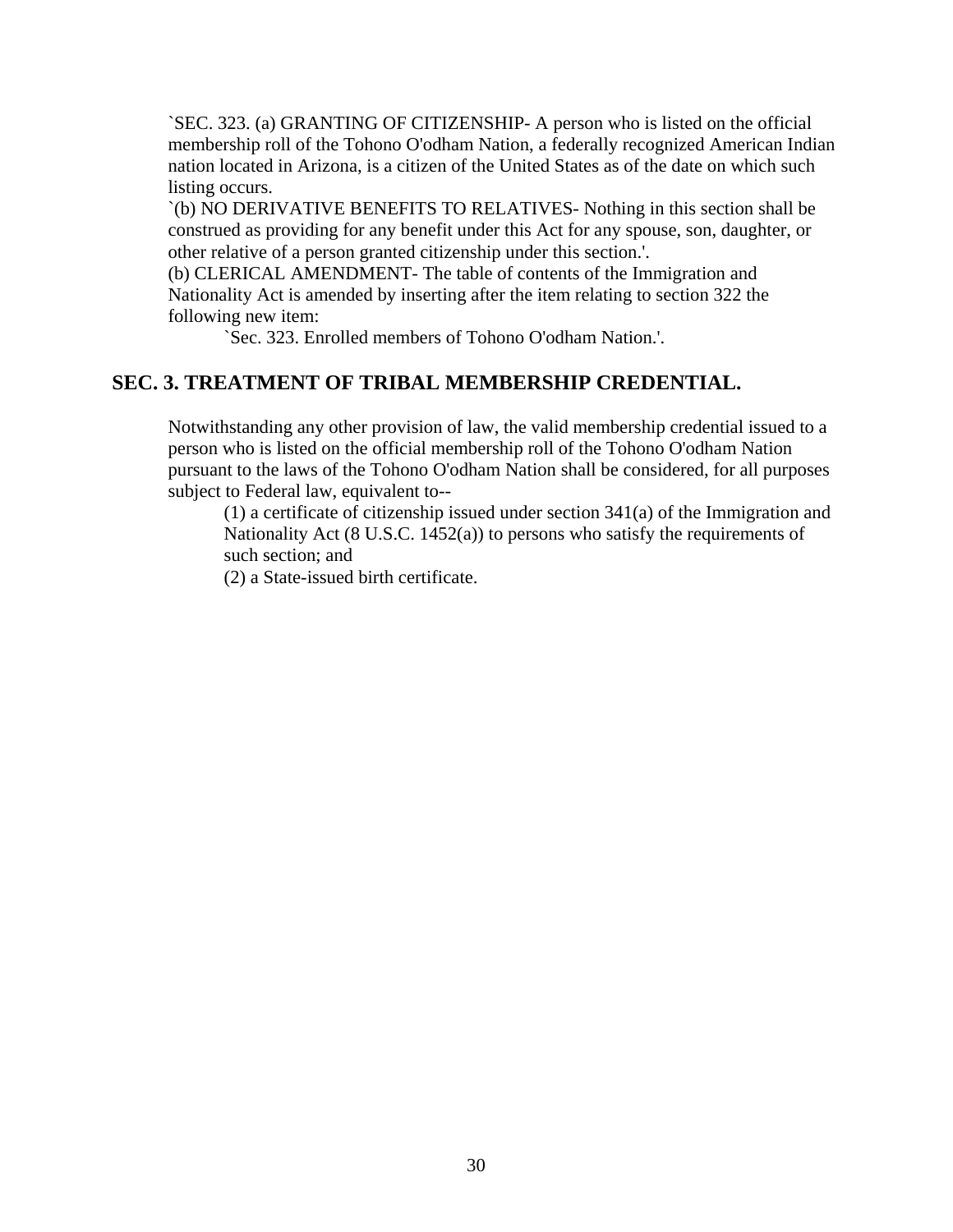## **APPENDIX B**

## **TEXAS BAND OF KICKAPOO ACT**

25 USC Sec. 1300b-11 and 13

Sec. 1300b-11. Congressional findings and declaration of policy

## (a) Findings

 Congress finds that the Texas Band of *Kickapoo* Indians is a subgroup of the *Kickapoo* Tribe of Oklahoma; that many years ago, the Band was forced to migrate from its ancestral lands to what is now the State of Texas and the nation of Mexico; that, although many members of the Band meet the requirements for United States citizenship, some of them cannot prove that they are United States citizens; that, although the Band resides in the State of Texas, it owns no land there; that, because the Band owns no land in Texas, members of the Band are considered ineligible for services which the United States provides to other Indians who are members of federally recognized tribes because of their status as Indians except when the members of the Band are on or near the reservation of the *Kickapoo* Tribe of Oklahoma; that members of the Band live under conditions that pose serious threats to their health; and that, because their culture is derived from three different cultures, they have unique needs including, especially, educational needs.

## (b) Declarations

 Congress therefore declares that the Band should be recognized by the United States; that the right of the members of the Band to pass and repass the borders of the United States should be clarified; that services which the United States provides to Indians because of their status as Indians should be provided to members of the Band in Maverick County, Texas; and, that land in the State of Texas should be taken in trust by the United States for the benefit of the Band.

#### Sec. 1300b-13. Band roll

### (a) Establishment; publication in Federal Register

Within one year of January 8, 1983, the Secretary shall, after consultation with the Tribe, compile a roll of those members of the Tribe who possess *Kickapoo* blood and who are also members of the Band. When said roll is complete, the Secretary shall immediately publish notice in the Federal Register stating that the roll has been completed. The Secretary shall ensure that the roll, once completed, is maintained and that it is current.

## (b) Report to Congress

 If the Secretary does not compile the roll within the period prescribed in subsection (a) of this section, he shall submit a report to Congress setting forth the reasons he did not do so.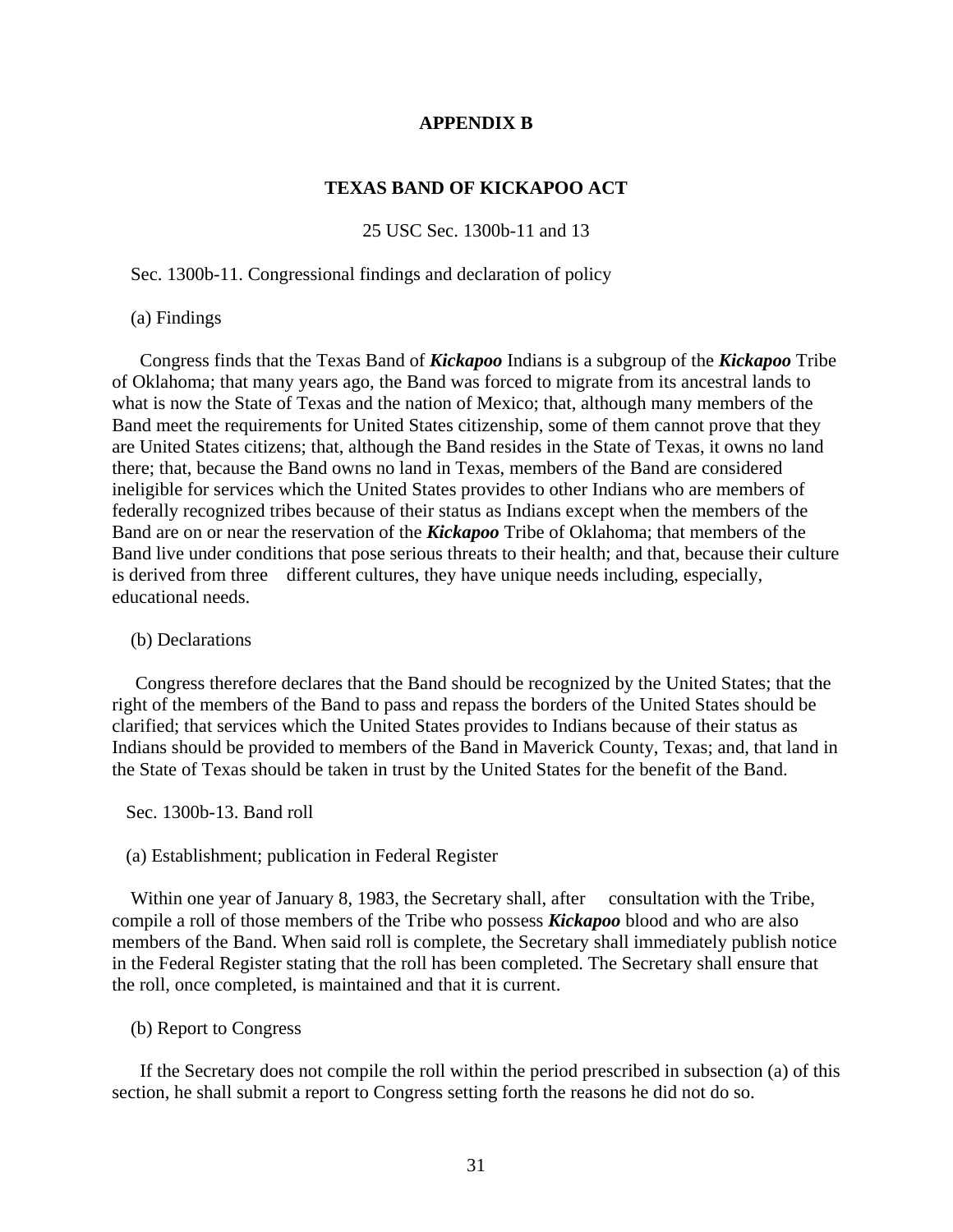(c) Citizenship for applicants

 For a period of five years after the publication of the Federal Register notice required under subsection (a) of this section, any member of the Band whose name appears on the roll compiled by the Secretary, may, at his option, apply for United States citizenship. Such application shall be made to the Immigration and Naturalization Service and, upon receipt of the application, citizenship shall promptly be granted to the applicant.

(d) Border crossing, living and working rights

 Notwithstanding the Immigration and Nationality Act [8 U.S.C.1101 et seq.], all members of the Band shall be entitled to freely pass and repass the borders of the United States and to live and work in the United States.

SOURCE: Pub. L. 97-429, Sec. 2 and 4, Jan. 8, 1983, 96 Stat. 2269.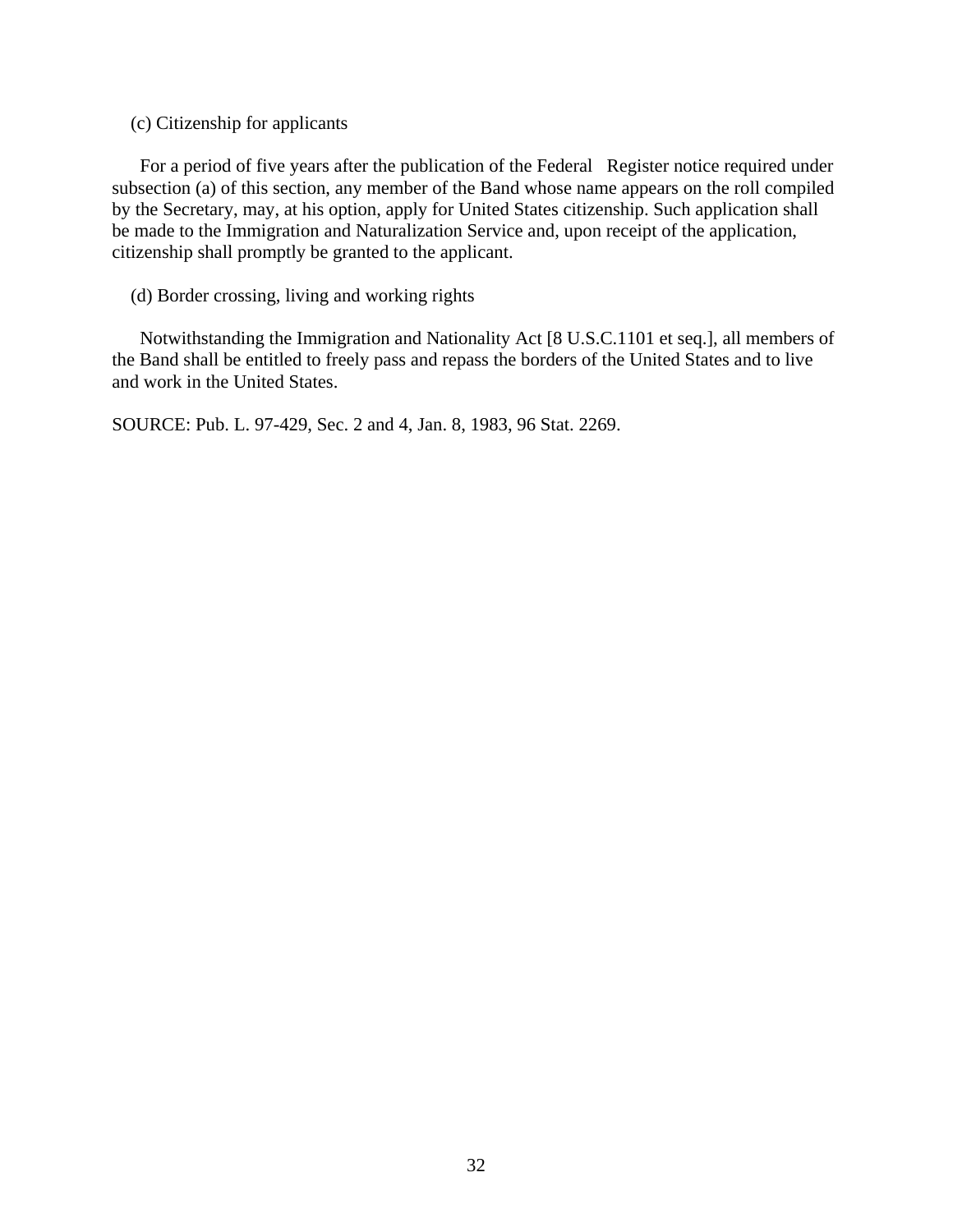## **APPENDIX C**

## **SUGGESTED "TOHONO O'ODHAM ACT"**

## **Cite As: The Tohono O'odham Act**

## a) Findings

 Congress finds that the ancestral lands of the Tohono O'odham Nation, a federally recognized American Indian nation located in Arizona, were severed by the border between the United States and Mexico without regard to the long-existing boundaries of the tribal lands; that, this resulted in the division of the Tohono O'odham land and forced its people to reside in two nations through no act of the Nation or consultation with it; that, as stricter controls are imposed by law on passage and repassage over the border that divides the Tohono O'odham traditional lands, a crisis is being created; that lack of citizenship documentation necessary to meet strict border restrictions forces hardships on Nation members that affect health care, employment, family relationships, and sacred tribal traditions; that, although many members of the Tohono O'odham Nation meet the requirements for United States citizenship, some cannot prove that they are United States citizens; that, lack of citizenship documentation causes many Nation members to have difficulty securing critical health services and to be ineligible for services which the United States provides to other citizens; that, these conditions are causing many members of the Nation to be denied critical health care, education and other services; and that, because their culture has long existed on both sides of the border that divides their land, the Tohono O'odham Nation has unique needs that equity and justice demand be addressed.

b) Declarations

 Congress therefore declares that the right of all persons listed on the official membership roll of the Tohono O'odham Nation, to pass and repass the borders of the United States should be clarified and facilitated.

c) Citizenship of Tribal Members

 For a period of five years after the adoption of this act, any person who is listed on the official membership roll of the Tohono O'odham Nation, may, at his or her option, apply for United States citizenship. Such application shall be made to the Immigration and Naturalization Service and, upon receipt of the application, citizenship shall promptly be granted to the applicant. Notwithstanding any other provision of law, the valid membership credential issued to a person who is listed on the official membership roll of the Tohono O'odham Nation pursuant to the laws of the Tohono O'odham Nation shall be considered equivalent to a State-issued birth certificate.